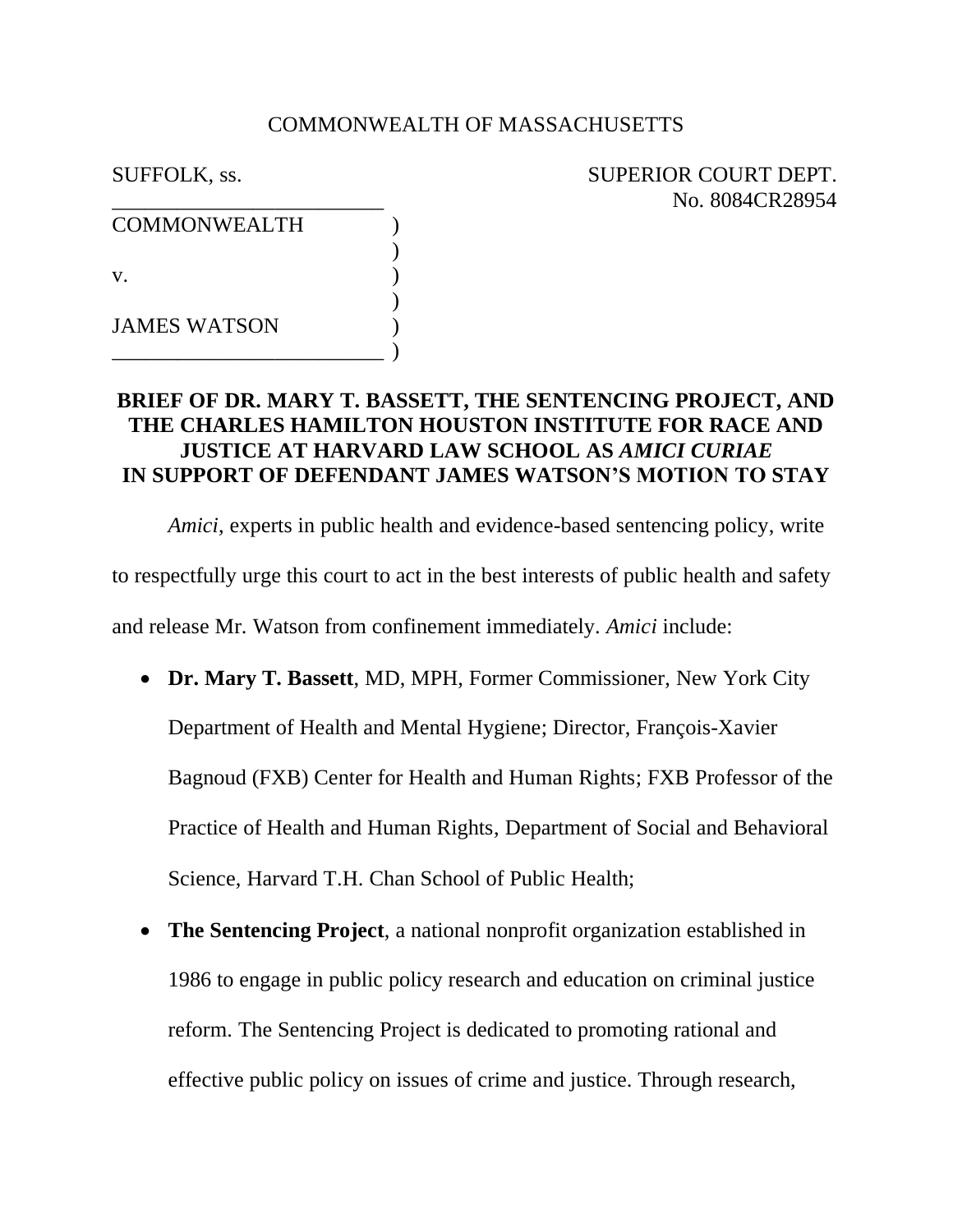education, and advocacy, the organization analyzes the effects of sentencing and incarceration policies, including on their impact on the reintegration of those convicted of a crime into civil society; and

• **The Charles Hamilton Houston Institute for Race and Justice at Harvard Law School**, launched in 2005 by Charles J. Ogletree, Jr., Jesse Climenko Professor of Law, which works to advance racial justice. The Houston Institute seeks to eliminate practices or policies which compound the excessive policing, criminalization, and punishment that created mass incarceration while simultaneously promoting investments in the communities that have been most deeply harmed by these policies.

## **INTRODUCTION**

On Saturday, March 21, 2020, the Massachusetts Department of Correction

(DOC) confirmed the first case of COVID-19 in the state prison system: a man held at the Massachusetts Treatment Center (MTC), a medium-security prison at the Bridgewater Correctional Complex.<sup>1</sup> He and his cellmate had each been

[https://www.masslive.com/coronavirus/2020/03/coronavirus-and-prisons-inmate](https://www.masslive.com/coronavirus/2020/03/coronavirus-and-prisons-inmate-serving-life-sentence-tests-positive-for-covid-19-at-massachusetts-treatment-center-in-bridgewater.html)[serving-life-sentence-tests-positive-for-covid-19-at-massachusetts-treatment](https://www.masslive.com/coronavirus/2020/03/coronavirus-and-prisons-inmate-serving-life-sentence-tests-positive-for-covid-19-at-massachusetts-treatment-center-in-bridgewater.html)[center-in-bridgewater.html;](https://www.masslive.com/coronavirus/2020/03/coronavirus-and-prisons-inmate-serving-life-sentence-tests-positive-for-covid-19-at-massachusetts-treatment-center-in-bridgewater.html) *Inmate at Bridgewater prison tests positive for coronavirus, officials say*, WCVB (Mar. 21, 2020),

<sup>&</sup>lt;sup>1</sup> Jackson Cote, *Coronavirus and prisons: Inmate serving life sentence tests positive for COVID-19 at Massachusetts Treatment Center in Bridgewater*, Mass Live News (Mar. 21, 2020),

[https://www.wcvb.com/article/inmate-at-bridgewater-prison-massachusetts](https://www.wcvb.com/article/inmate-at-bridgewater-prison-massachusetts-treatment-center-tests-positive-for-coronavirus-officials-say/31846456)[treatment-center-tests-positive-for-coronavirus-officials-say/31846456#.](https://www.wcvb.com/article/inmate-at-bridgewater-prison-massachusetts-treatment-center-tests-positive-for-coronavirus-officials-say/31846456)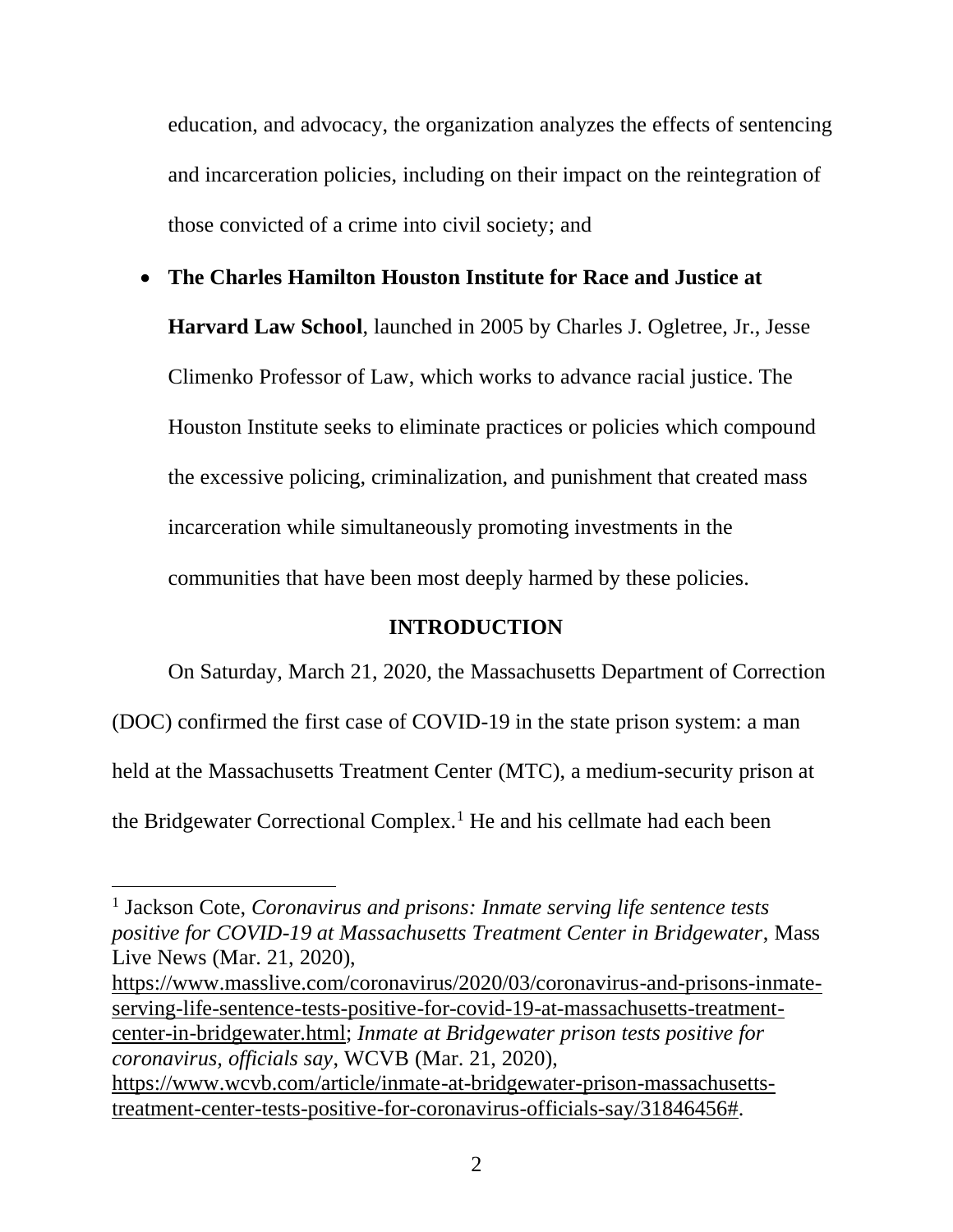separately quarantined since Thursday, March 19, 2020. This first man to be diagnosed is serving a life sentence. As must be obvious, he did not contract COVID-19 from international travel or by intentionally flouting social distancing. The virus was introduced into the prison. Now just two weeks later, as of Thursday, April 2, the number of cases within the Commonwealth's correctional institutions has skyrocketed to a total of 56: at last count, there were 34 cases across multiple state prisons (24 incarcerated people, 8 DOC staff members, 2 medical providers) and 22 people across multiple county jails (20 staff members, 2 incarcerated people).<sup>2</sup> The virus is spreading, and many others are at risk.

As detailed in the affidavits submitted with his Motion to Stay, Mr. Watson is 61 years old and suffers from several severe, ongoing medical conditions: diabetes, arthritis, and likely cancer. For months, he has been seeking testing and treatment for a likely esophageal cancer or other cancer within the gastrointestinal tract. He received concerning initial tests confirming thickening of the stomach wall and narrowing and obstruction of the esophagus, but the DOC delayed further screening tests because of its response to COVID-19. Frank Aff.  $\P$  6–13. Mr.

2 Jenifer B. McKim, *Coronavirus Infections Continue To Rise In Massachusetts Prisons*, WBGH News (Apr. 2, 2020), [https://www.wgbh.org/news/local](https://www.wgbh.org/news/local-news/2020/04/02/coronavirus-infections-continue-to-rise-in-massachusetts-prisons)[news/2020/04/02/coronavirus-infections-continue-to-rise-in-massachusetts](https://www.wgbh.org/news/local-news/2020/04/02/coronavirus-infections-continue-to-rise-in-massachusetts-prisons)[prisons;](https://www.wgbh.org/news/local-news/2020/04/02/coronavirus-infections-continue-to-rise-in-massachusetts-prisons) *see also* Deborah Becker, *29 People In Mass. Prisons And Jails Diagnosed With COVID-19*, WBUR (Apr. 1, 2020), [https://www.wbur.org/commonhealth/2020/03/23/coronavirus-massachusetts](https://www.wbur.org/commonhealth/2020/03/23/coronavirus-massachusetts-prisoner)[prisoner.](https://www.wbur.org/commonhealth/2020/03/23/coronavirus-massachusetts-prisoner)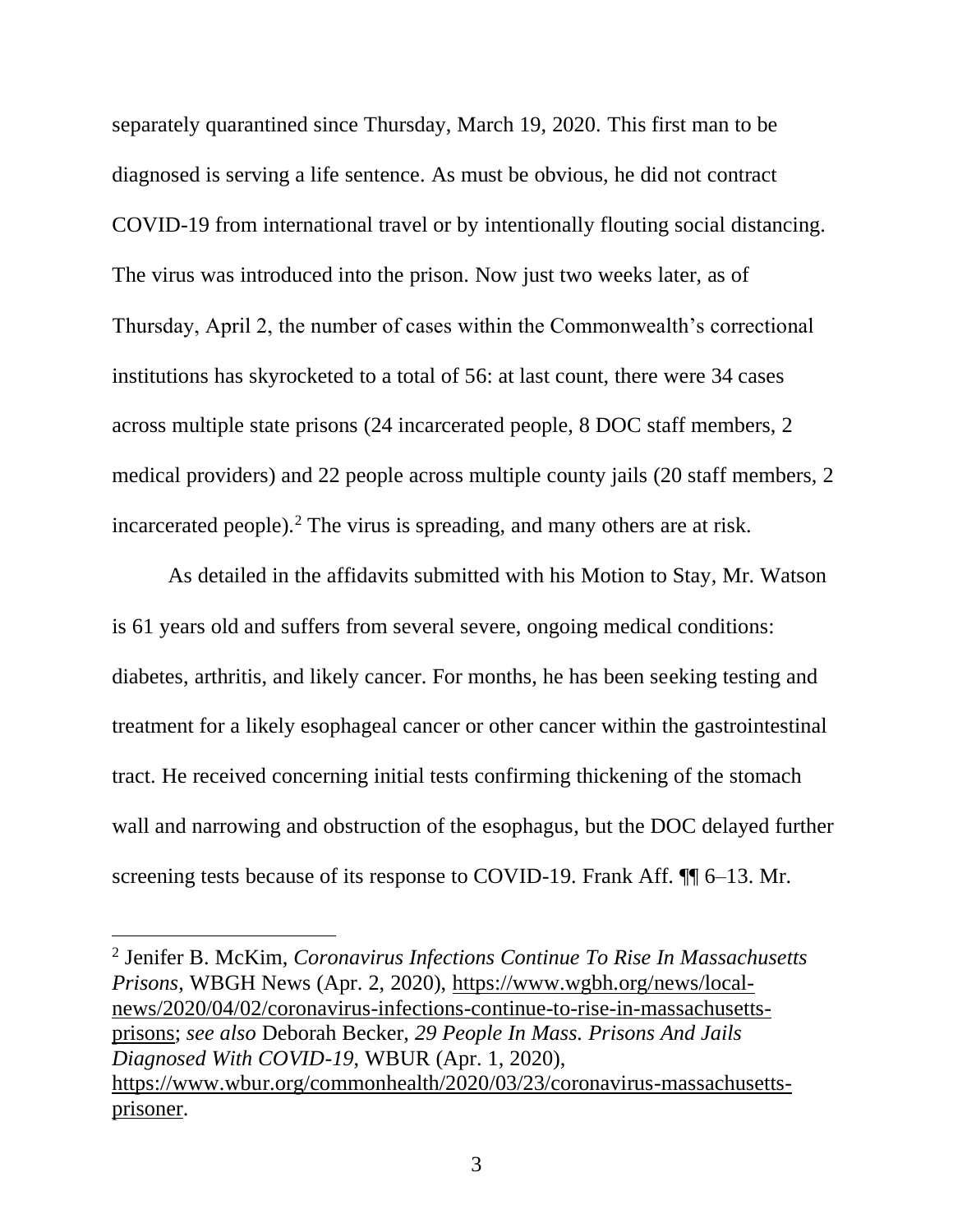Watson has been in and out of the infirmary and to outside hospitals over the past several months of his incarceration, Blanchette Aff.  $\P$  10–19, and has lost more than 50 pounds in the last six months. Mr. Watson's combined age and health conditions subject him to particular risk of life-threatening complications were he to contract COVID-19.<sup>3</sup>

Though the numbers have already advanced in the few days since oral argument transpired before the Supreme Judicial Court, on Tuesday, March 31, the DOC represented on the record that two people among the then-17 incarcerated people at MTC with confirmed COVID diagnoses were transported to outside hospitals.<sup>4</sup> It was reported last night, April 2, that one of these men had died, the

<sup>3</sup> *Groups at Higher Risk for Severe Illness*, Cts. for Disease Control and Prevention: Coronavirus Disease 2019 (COVID-2019) (Apr. 2, 2020), [https://www.cdc.gov/coronavirus/2019-ncov/need-extra-precautions/groups-at](https://www.cdc.gov/coronavirus/2019-ncov/need-extra-precautions/groups-at-higher-risk.html)[higher-risk.html](https://www.cdc.gov/coronavirus/2019-ncov/need-extra-precautions/groups-at-higher-risk.html) (listing age and diabetes as predisposing underlying conditions); Allison Aubrey, *Who's Sickest From COVID-19? These Conditions Tied To Increased Risk*, NPR (Mar. 31, 2020), [https://www.npr.org/sections/coronavirus](https://www.npr.org/sections/coronavirus-live-updates/2020/03/31/824846243/whos-sickest-from-covid-19-these-conditions-tied-to-increased-risk)[live-updates/2020/03/31/824846243/whos-sickest-from-covid-19-these-conditions](https://www.npr.org/sections/coronavirus-live-updates/2020/03/31/824846243/whos-sickest-from-covid-19-these-conditions-tied-to-increased-risk)[tied-to-increased-risk](https://www.npr.org/sections/coronavirus-live-updates/2020/03/31/824846243/whos-sickest-from-covid-19-these-conditions-tied-to-increased-risk) (describing new CDC study finding that 78% of COVID-19 patients in the US who required admission to the ICU had at least one underlying condition; 94% of hospitalized patients who died had an underlying condition; and among COVID-19 patients admitted to the ICU, 32% had diabetes).

<sup>4</sup> Oral Argument at 2:33:34–2:34, 2:35:16–2:36:16, *Committee for Public Counsel Servs. & Mass. Ass'n of Criminal Defense Lawyers v. Chief Justice of the Trial Court*, SJC-12926, [https://boston.suffolk.edu/sjc/pop.php?csnum=SJC\\_12926.](https://boston.suffolk.edu/sjc/pop.php?csnum=SJC_12926)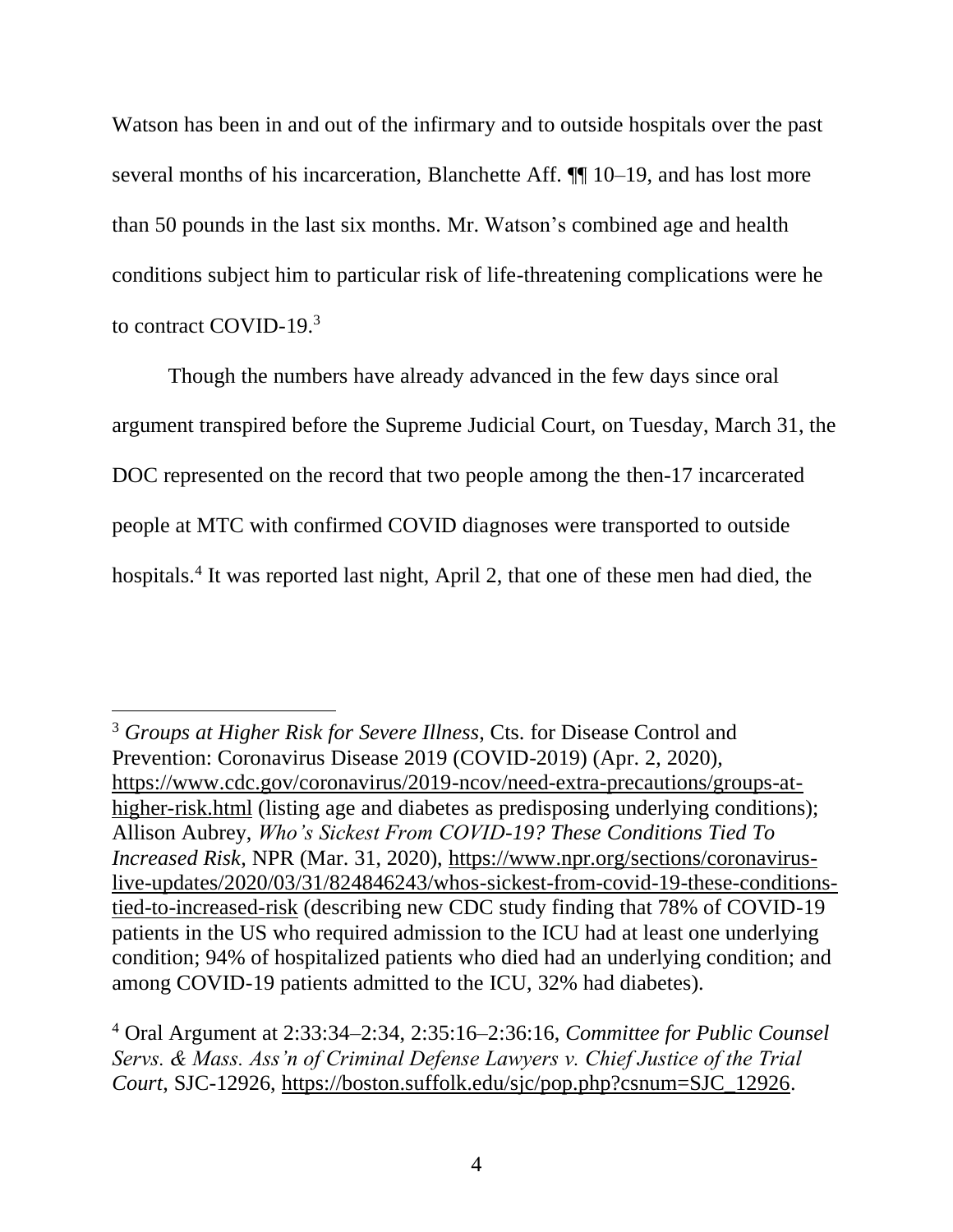first incarcerated person to die of COVID-19 in Massachusetts.<sup>5</sup> He was in his  $50s$ and had underlying health conditions. Today, Prisoners' Legal Services reported that a second incarcerated man from MTC had also died.<sup>6</sup>

Mr. Watson's continued detention during this pandemic poses a grave threat to his life and health; increases the risk that COVID-19 will be spread within the prison because the greater the density of people in a confined space, the greater the likelihood that the virus will spread; and undermines public health and safety, exposing the entire population inside MCI-Norfolk—as well as all who interact with the staff who work in the facility—to heightened risks. The safest possible response is releasing as many people as possible to self-isolate—especially people who are particularly vulnerable due to health and age like Mr. Watson—thereby protecting those who are released, the general public, and people who will remain incarcerated or who must staff the facility.

<sup>5</sup> Steph Solis, *Coronavirus: Inmate with COVID-19 dies at Massachusetts Treatment Center in Bridgewater*, Mass Live News (Apr. 2, 2020), [https://www.masslive.com/coronavirus/2020/04/coronavirus-inmate-with-covid-](https://www.masslive.com/coronavirus/2020/04/coronavirus-inmate-with-covid-19-dies-at-massachusetts-treatment-center-in-bridgewater.html)[19-dies-at-massachusetts-treatment-center-in-bridgewater.html;](https://www.masslive.com/coronavirus/2020/04/coronavirus-inmate-with-covid-19-dies-at-massachusetts-treatment-center-in-bridgewater.html) Deborah Becker, *A Massachusetts Prisoner Has Died Of COVID-19*, WBUR (Apr. 2, 2020), [https://www.wbur.org/commonhealth/2020/04/01/mass-prisons-jails-coronavirus.](https://www.wbur.org/commonhealth/2020/04/01/mass-prisons-jails-coronavirus)

<sup>6</sup> *COVID-19*, Prisoners' Legal Servs. (Apr. 3, 2020), [http://plsma.org/covid-19-in](http://plsma.org/covid-19-in-ma-prisons-and-jails)[ma-prisons-and-jails;](http://plsma.org/covid-19-in-ma-prisons-and-jails) *see also* Prisoners' Legal Services (@PLSMA), Twitter (Apr. 3, 2020, 11:45 AM), [https://twitter.com/PLSMA/status/1246101451442655236?s=20;](https://twitter.com/PLSMA/status/1246101451442655236?s=20) Dave Rangaviz (DRangaviz), Twitter (Apr. 3, 2020, 8:50 AM), [https://twitter.com/DRangaviz/status/1246057610761076741?s=20.](https://twitter.com/DRangaviz/status/1246057610761076741?s=20)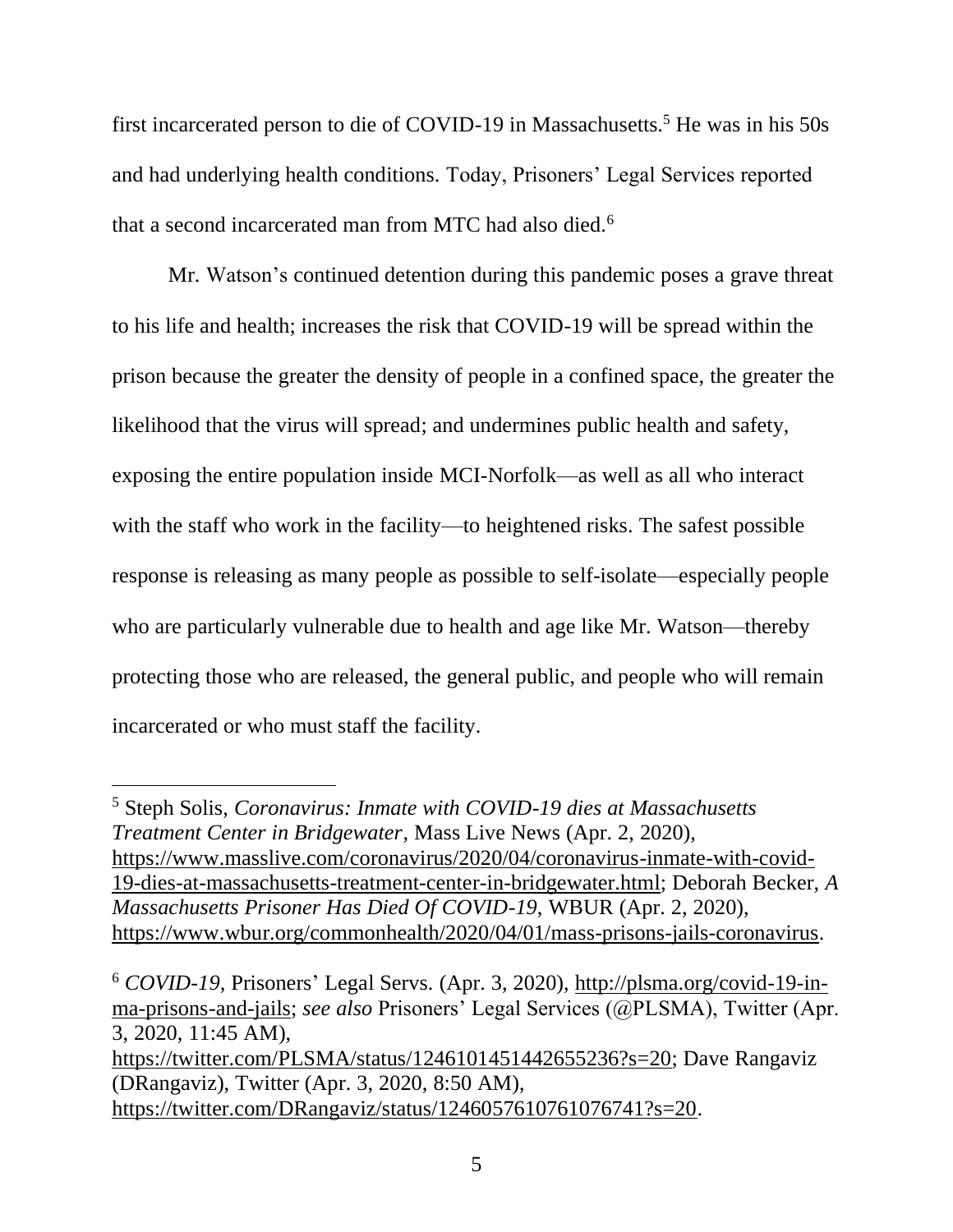Close contact and conditions of incarceration are unsafe in light of the global COVID-19 pandemic.<sup>7</sup> These conditions pose a substantial risk of serious illness and death to people behind bars. As Dr. Ross MacDonald, Chief Medical Officer at Rikers Island in New York City, recently explained, "We cannot socially distance dozens of elderly men living in a dorm, sharing a bathroom."<sup>8</sup> Every day that people remain incarcerated in unhygienic prison environments in which social distancing is functionally impossible, they are placed at greater risk. One case of COVID-19 can infect hundreds of others. <sup>9</sup> The surest way to contain the spread of an infectious disease in a jail or prison is to reduce its population.<sup>10</sup> Facing down

<sup>8</sup> Andrew Naughtie, *Coronavirus: US Doctors Demand Immediate Release of Prisoners and Detainees to Avert Disaster*, Independent (Mar. 9, 2020), [https://www.independent.co.uk/news/world/americas/coronavirus-us-prison](https://www.independent.co.uk/news/world/americas/coronavirus-us-prison-release-doctors-medical-workers-symptoms-a9410501.html)[release-doctors-medical-workers-symptoms-a9410501.html.](https://www.independent.co.uk/news/world/americas/coronavirus-us-prison-release-doctors-medical-workers-symptoms-a9410501.html) The original tweet by Dr. McDonald is available here: Ross MacDonald (@RossMacDonaldMD), Twitter (Mar. 18, 2020, 9:51 PM), [https://twitter.com/RossMacDonaldMD/status/1240455801397018624?s=20.](https://twitter.com/RossMacDonaldMD/status/1240455801397018624?s=20)

<sup>7</sup> *See* World Health Org., *Director-General Opening Remarks* (Mar. 11, 2020), [https://www.who.int/dg/speeches/detail/who-director-general-s-opening-remarks](https://www.who.int/dg/speeches/detail/who-director-general-s-opening-remarks-at-the-media-briefing-on-covid-19---11-march-2020)[at-the-media-briefing-on-covid-19---11-march-2020.](https://www.who.int/dg/speeches/detail/who-director-general-s-opening-remarks-at-the-media-briefing-on-covid-19---11-march-2020)

<sup>9</sup> *See, e.g.*, *The Korean Clusters*, Reuters (updated Mar. 20, 2020), [https://graphics.reuters.com/CHINA-HEALTH-SOUTHKOREA-](https://graphics.reuters.com/CHINA-HEALTH-SOUTHKOREA-CLUSTERS/0100B5G33SB/index.html)[CLUSTERS/0100B5G33SB/index.html](https://graphics.reuters.com/CHINA-HEALTH-SOUTHKOREA-CLUSTERS/0100B5G33SB/index.html) (one South Korean patient likely responsible for transmitting virus to over 1,000 people).

<sup>10</sup> *See* Letter From A Group of Concerned Scientists, Physicians, and Public Health Experts RE: COVID-19 Risks for Detained Populations in Maryland (Mar. 19, 2020), [https://c026acbc-bc5d-4cef-8584-](https://c026acbc-bc5d-4cef-8584-0a0bde77d83b.filesusr.com/ugd/868471_809ae4cc069e4177a2331fd5b80e7989.pdf)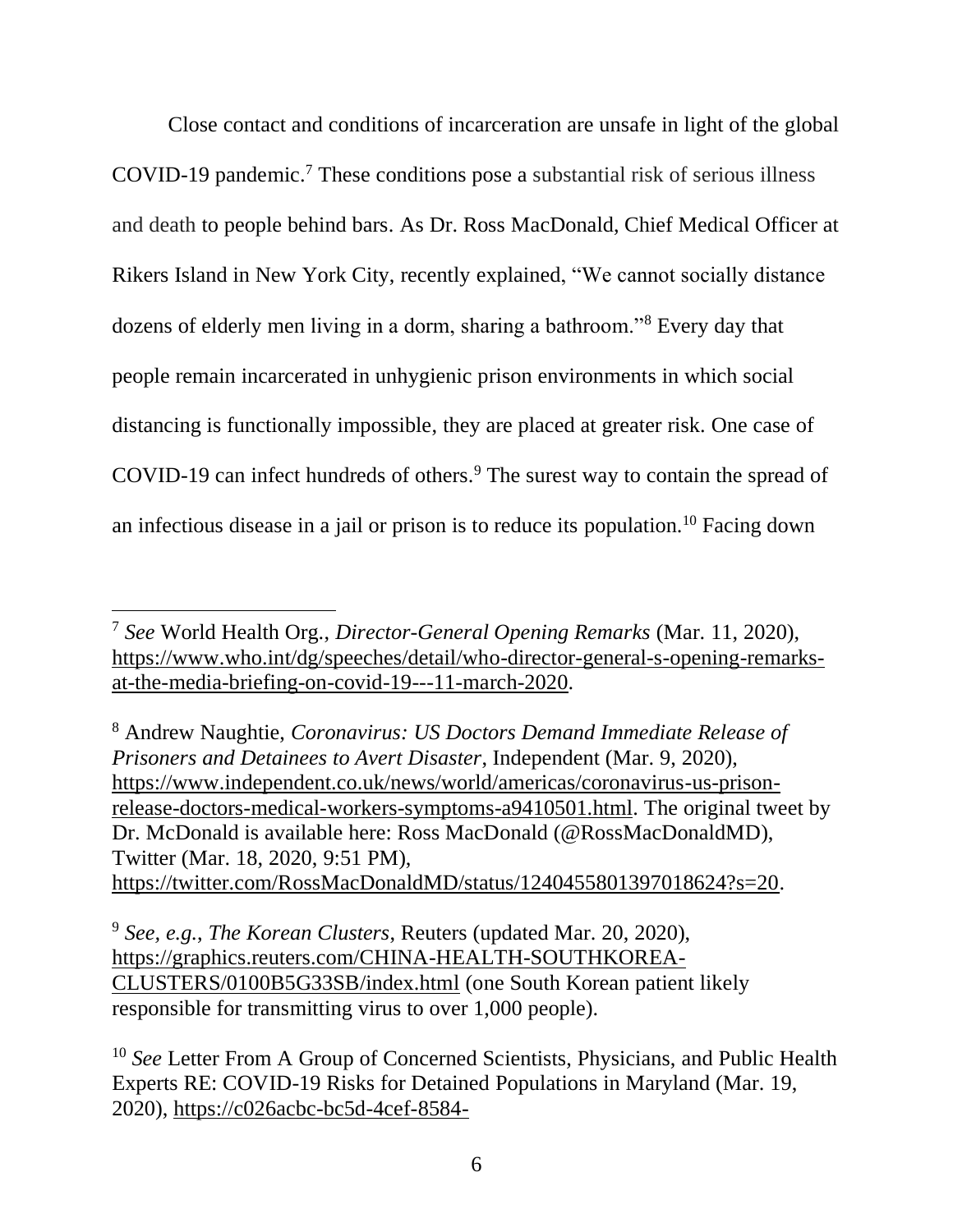the aggressive spread of COVID-19—and the growing risk that, if not slowed, it will overwhelm the Commonwealth's healthcare system and thereby cause countless more needless deaths<sup>11</sup>—Mr. Watson should be released.

# **DISCUSSION**

# **A. The exponentially growing COVID-19 pandemic puts millions of Americans at risk, including in Massachusetts.**

On March 11, 2020, the World Health Organization declared a global

pandemic based on the coronavirus, or COVID-19.<sup>12</sup> COVID-19 is an infectious

disease caused by severe acute respiratory syndrome coronavirus 2.<sup>13</sup> Those who

become seriously ill suffer bilateral interstitial pneumonia, which causes partial or

[0a0bde77d83b.filesusr.com/ugd/868471\\_809ae4cc069e4177a2331fd5b80e7989.pd](https://c026acbc-bc5d-4cef-8584-0a0bde77d83b.filesusr.com/ugd/868471_809ae4cc069e4177a2331fd5b80e7989.pdf) [f](https://c026acbc-bc5d-4cef-8584-0a0bde77d83b.filesusr.com/ugd/868471_809ae4cc069e4177a2331fd5b80e7989.pdf) (recommending immediately implementing community-based alternatives to detention and incarcerating as few people as possible).

<sup>11</sup> Annie Waldman et al., *Are Hospitals Near Me Ready for Coronavirus? Here Are Nine Different Scenarios*, ProPublica (Mar. 17, 2020), [https://projects.propublica.org/graphics/covid-hospitals?geo=Boston,%20MA;](https://projects.propublica.org/graphics/covid-hospitals?geo=Boston,%20MA) Lynn Jolicoeur & Lisa Mullins, *Harvard Global Health Expert: Mass. Hospitals Face Capacity Problem If Coronavirus Cases Spike Quickly*, WBUR (Mar. 10, 2020), [https://www.wbur.org/news/2020/03/10/coronavirus-covid-19](https://www.wbur.org/news/2020/03/10/coronavirus-covid-19-massachusetts-hospital-capacity-ashish-jha) [massachusetts-hospital-capacity-ashish-jha.](https://www.wbur.org/news/2020/03/10/coronavirus-covid-19-massachusetts-hospital-capacity-ashish-jha)

<sup>12</sup> Bill Chappell, *Coronavirus: COVID-19 is Now Officially a Pandemic, WHO Says*, NPR (Mar. 11, 2020), [https://www.npr.org/sections/goatsandsoda/2020/03/11/814474930/coronavirus](https://www.npr.org/sections/goatsandsoda/2020/03/11/814474930/coronavirus-covid-19-is-now-officially-a-pandemic-who-says)[covid-19-is-now-officially-a-pandemic-who-says.](https://www.npr.org/sections/goatsandsoda/2020/03/11/814474930/coronavirus-covid-19-is-now-officially-a-pandemic-who-says)

<sup>13</sup> *See generally Coronavirus (COVID-19)*, Ctrs. for Disease Control and Prevention,<https://www.cdc.gov/coronavirus/2019-ncov/index.html> (last visited Mar. 21, 2020).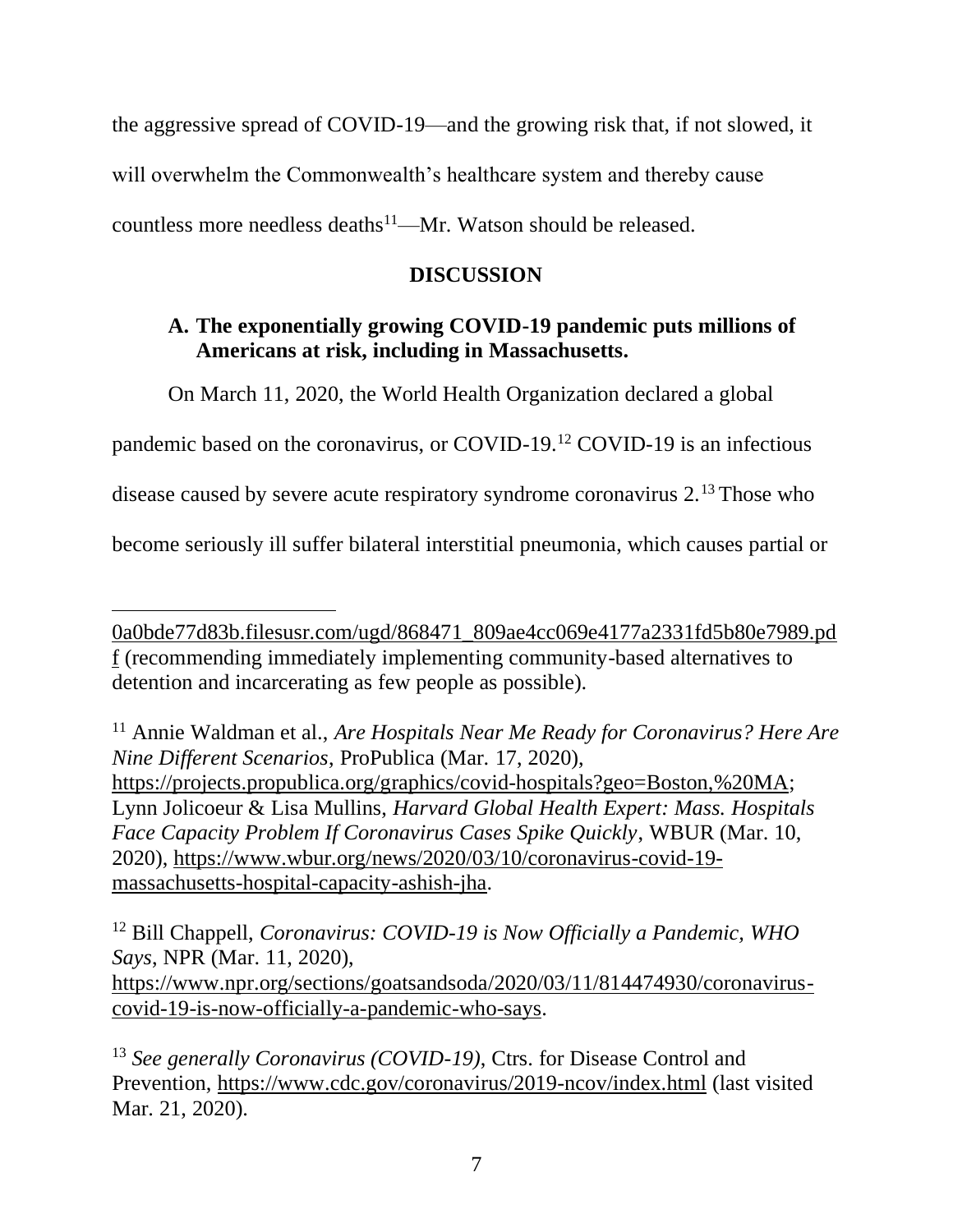total collapse of the lung alveoli, making it difficult or impossible to breathe.<sup>14</sup> COVID-19 "is deadlier than the flu"—perhaps "10 times deadlier."<sup>15</sup> The number of infected people is growing exponentially, <sup>16</sup> with potential for "a hundred million cases in the United States by May."<sup>17</sup> The pandemic is uncontained.

COVID-19 takes up to fourteen days to incubate, so many people are contagious before they have symptoms. Patients showing symptoms today may have inadvertently spread the disease for the past two weeks.<sup>18</sup> The cluster of Massachusetts cases "was started by people who were not yet showing symptoms, and more than half a dozen studies have shown that people without symptoms are causing substantial amounts of infection."<sup>19</sup> The first case in a Massachusetts

<sup>16</sup> *See* Harry Stevens, *Why Outbreaks Like Coronavirus Spread Exponentially, and How To 'Flatten the Curve'*, Wash. Post (Mar. 14, 2020), [https://www.washingtonpost.com/graphics/2020/world/corona-simulator.](https://www.washingtonpost.com/graphics/2020/world/corona-simulator/)

<sup>17</sup> *Id.*

<sup>18</sup> Ctrs. for Disease Control and Prevention, *Coronavirus Disease 2019 (COVID-19): Symptoms* (last updated Mar. 14, 2020), [https://tinyurl.com/utnov9c.](https://tinyurl.com/utnov9c)

<sup>19</sup> Elizabeth Cohen, *Infected People Without Symptoms Might Be Driving the Spread of Coronavirus More Than We Realized*, CNN (Mar. 14, 2020),

<sup>14</sup> *See id.*

<sup>15</sup> Charles Ornstein, *This Coronavirus Is Unlike Anything in Our Lifetime, and We Have To Stop Comparing It to the Flu*, ProPublica (Mar. 14, 2020), [https://www.propublica.org/article/this-coronavirus-is-unlike-anything-in-our](https://www.propublica.org/article/this-coronavirus-is-unlike-anything-in-our-lifetime-and-we-have-to-stop-comparing-it-to-the-flu)[lifetime-and-we-have-to-stop-comparing-it-to-the-flu.](https://www.propublica.org/article/this-coronavirus-is-unlike-anything-in-our-lifetime-and-we-have-to-stop-comparing-it-to-the-flu)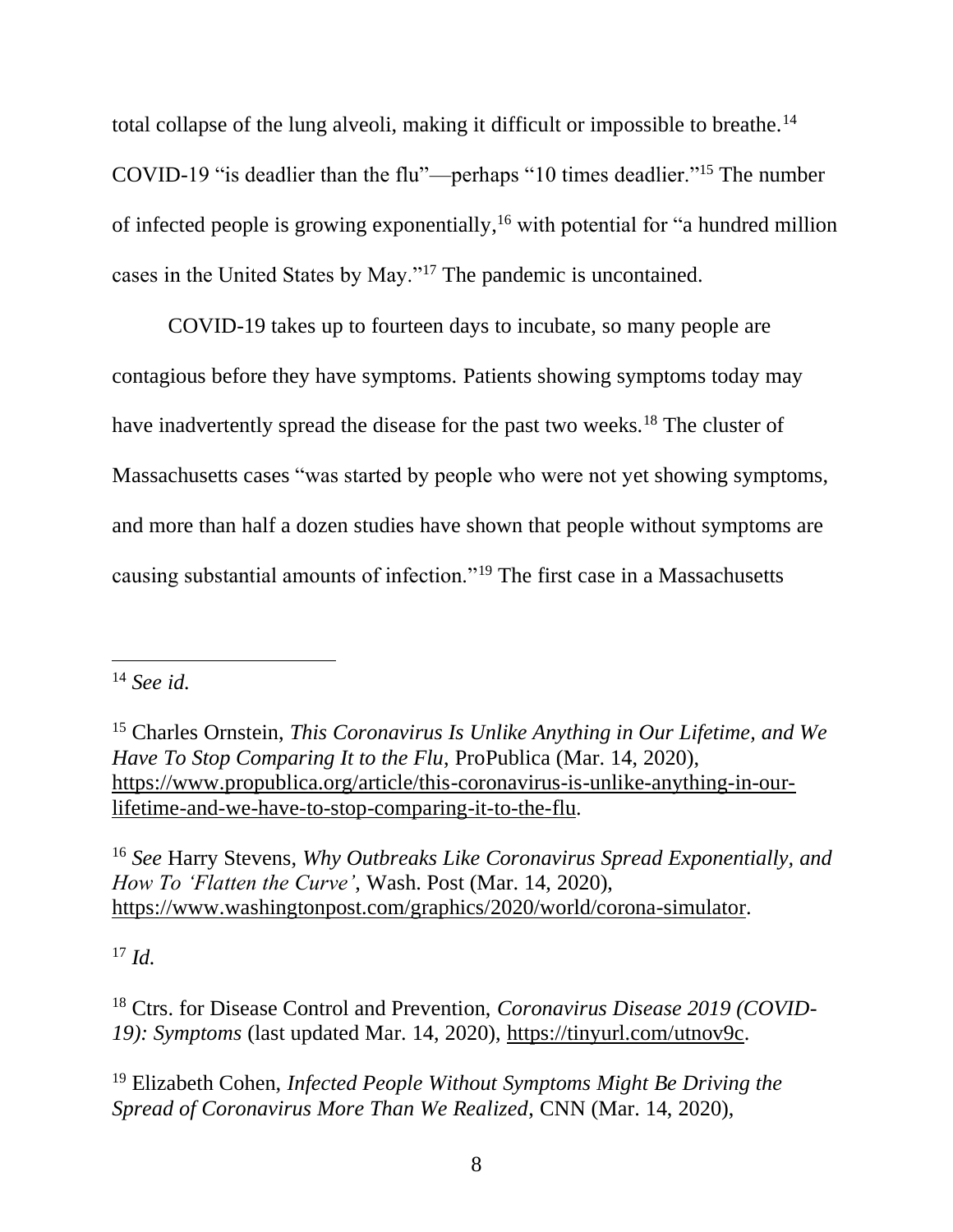prison was confirmed by testing on Friday, March 20. The Massachusetts DOC did not prohibit general visits until March 12.<sup>20</sup> The virus likely has been spreading across the walls—from members of the community and staff and introduced into prisons—long before the first case was detected.

There are currently thousands of people under quarantine in Massachusetts, $2<sup>1</sup>$ while rapid spread continues among the general public. Thousands or tens of thousands of people are carrying a highly contagious, potentially fatal disease. Our only chance of avoiding catastrophe is through "widespread, uncomfortable, and comprehensive social distancing."<sup>22</sup> Officials first urged us to gather in groups no

[https://www.cnn.com/2020/03/14/health/coronavirus-asymptomatic](https://www.cnn.com/2020/03/14/health/coronavirus-asymptomatic-spread/index.html)[spread/index.html.](https://www.cnn.com/2020/03/14/health/coronavirus-asymptomatic-spread/index.html)

<sup>20</sup> *Updated: DOC Temporarily Suspends Family and Friend Visits at Facilities Statewide*, Mass.gov (Mar. 12, 2020), [https://www.mass.gov/news/updated-doc](https://www.mass.gov/news/updated-doc-temporarily-suspends-family-and-friend-visits-at-facilities-statewide)[temporarily-suspends-family-and-friend-visits-at-facilities-statewide.](https://www.mass.gov/news/updated-doc-temporarily-suspends-family-and-friend-visits-at-facilities-statewide)

<sup>21</sup> *See Massachusetts Residents Subject to COVID-19 Quarantine*, Mass.gov, [https://www.mass.gov/info-details/covid-19-cases-quarantine-and](https://www.mass.gov/info-details/covid-19-cases-quarantine-and-monitoring#massachusetts-residents-subject-to-covid-19-quarantine-)[monitoring#massachusetts-residents-subject-to-covid-19-quarantine-.](https://www.mass.gov/info-details/covid-19-cases-quarantine-and-monitoring#massachusetts-residents-subject-to-covid-19-quarantine-)

<sup>22</sup> Asaf Bitton, *Social Distancing: This Is Not a Snow Day*, Medium: Ariadne Labs (Mar. 13, 2020), [https://tinyurl.com/vp7hrkv.](https://tinyurl.com/vp7hrkv)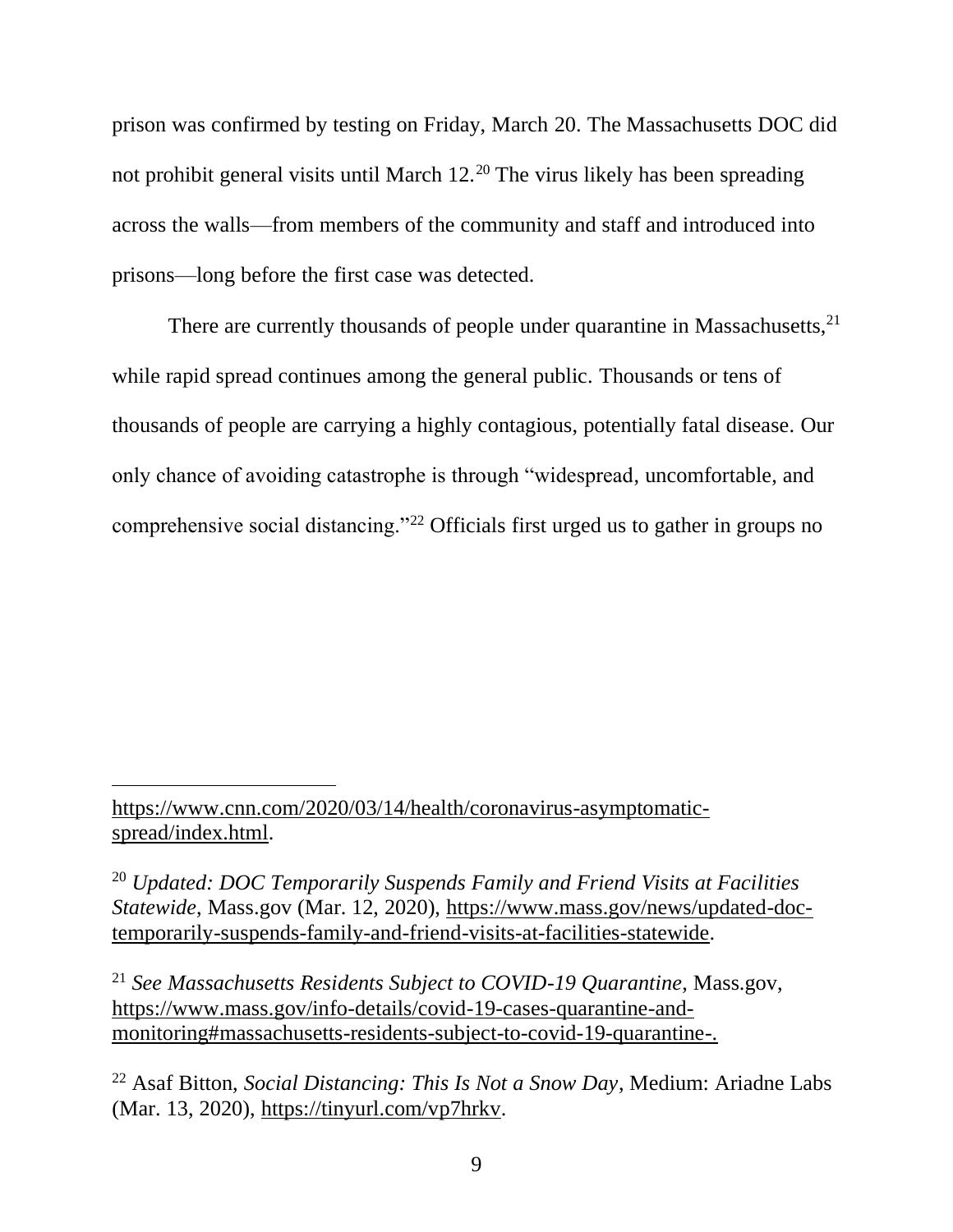larger than  $50<sup>23</sup>$  then  $25<sup>24</sup>$  now  $10<sup>25</sup>$  With fewer than 100,000 ICU beds nationwide,<sup>26</sup> failure to slow the rate of transmission will overwhelm doctors and hospitals: "[W]e won't have anywhere for sick patients to go."<sup>27</sup>

**B. If he remains incarcerated, Mr. Watson will be at higher risk of severe illness or death due to COVID-19. His incarceration at MCI-Norfolk creates vulnerability due to immutable conditions of confinement, a well-documented unhygienic prison environment, and inadequate medical care.**

Compared to the general public, those who are incarcerated are even more

vulnerable to catching COVID-19 and to becoming seriously ill or dying from it.<sup>28</sup>

<sup>24</sup> *See Gov. Baker bans gatherings of over 25 people, orders school closure, restaurants take-out only*, WCVB (Mar. 16, 2020), [https://www.wcvb.com/article/gov-charlie-baker-massachusetts-covid-19](https://www.wcvb.com/article/gov-charlie-baker-massachusetts-covid-19-coronavirus-update-march-15-2020/31647097) [coronavirus-update-march-15-2020/31647097#.](https://www.wcvb.com/article/gov-charlie-baker-massachusetts-covid-19-coronavirus-update-march-15-2020/31647097)

<sup>25</sup> Martin Finucane et al., *Mass. issues stay-at-home advisory, closes non-essential businesses to slow coronavirus*, Bos. Globe (Mar. 23, 2020), [https://www.bostonglobe.com/2020/03/23/metro/coronavirus-latest-updates.](https://www.bostonglobe.com/2020/03/23/metro/coronavirus-latest-updates/)

<sup>26</sup> *See* Bitton, *supra* note 22.

<sup>27</sup> Ornstein, *supra* note 15.

<sup>28</sup> *See generally* David Cloud, Vera Inst. of Justice, On Life Support: Public Health in the Age of Mass Incarceration 5–12 (2014), [https://www.vera.org/downloads/Publications/on-life-support-public-health-in-the](https://www.vera.org/downloads/Publications/on-life-support-public-health-in-the-age-of-mass-incarceration/legacy_downloads/on-life-support-public-health-mass-incarceration-report.pdf)[age-of-mass-incarceration/legacy\\_downloads/on-life-support-public-health-mass](https://www.vera.org/downloads/Publications/on-life-support-public-health-in-the-age-of-mass-incarceration/legacy_downloads/on-life-support-public-health-mass-incarceration-report.pdf)[incarceration-report.pdf.](https://www.vera.org/downloads/Publications/on-life-support-public-health-in-the-age-of-mass-incarceration/legacy_downloads/on-life-support-public-health-mass-incarceration-report.pdf)

<sup>23</sup> CDC, *Interim Guidance for Coronavirus Disease 2019 (COVID-19)*, [https://www.cdc.gov/coronavirus/2019-ncov/community/large-events/mass](https://www.cdc.gov/coronavirus/2019-ncov/community/large-events/mass-gatherings-ready-for-covid-19.html)[gatherings-ready-for-covid-19.html](https://www.cdc.gov/coronavirus/2019-ncov/community/large-events/mass-gatherings-ready-for-covid-19.html) (last visited Mar. 15, 2020).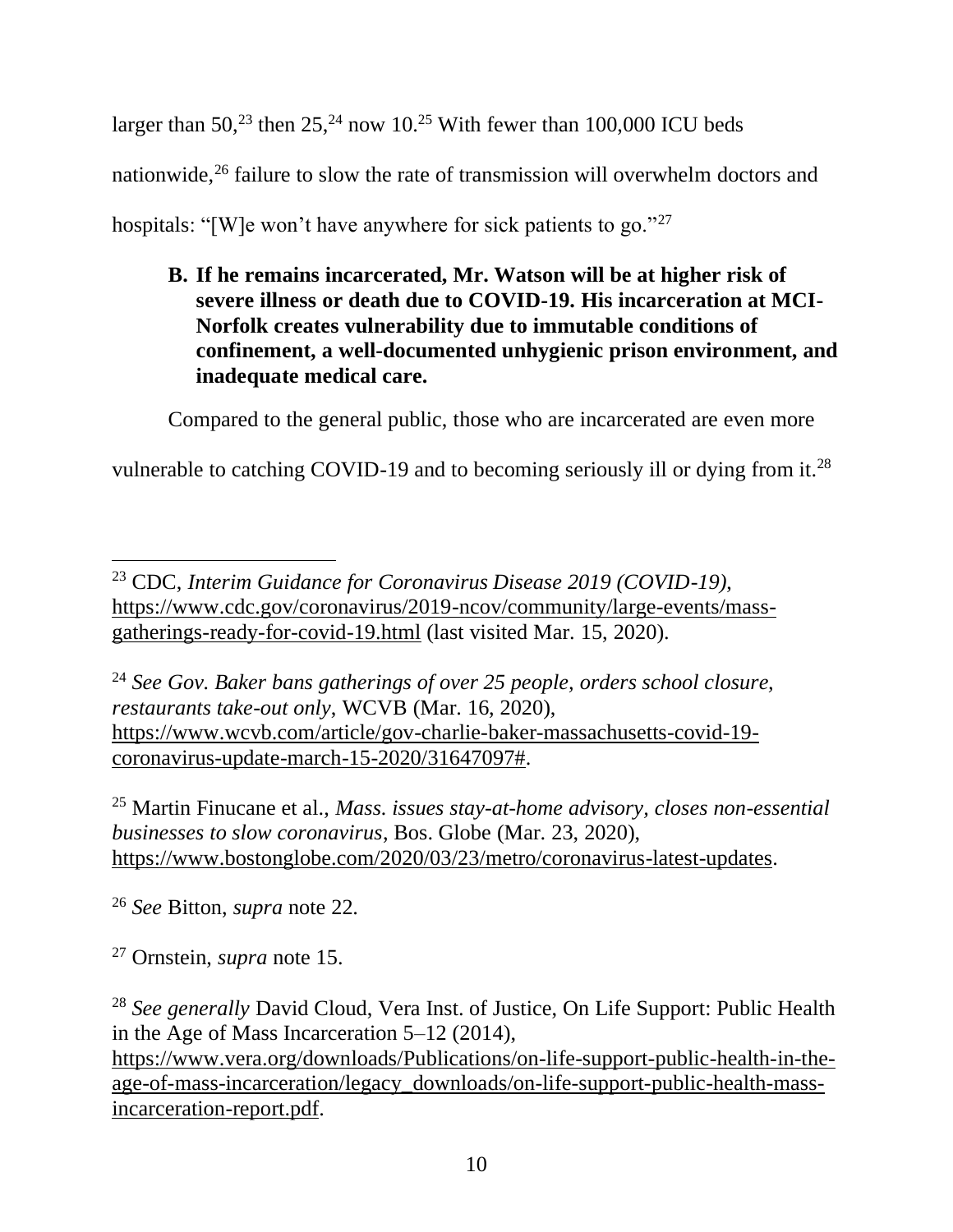Infection control in jails and prisons is nearly impossible.<sup>29</sup> The CDC has found that "[a] growing body of evidence indicates that COVID-19 transmission is facilitated in confined settings," with "high transmissibility of COVID-19 in enclosed spaces."<sup>30</sup> A report by the World Health Organization of painstaking case and contact tracing in China found that 1-5% of contacts of known cases subsequently developed their own confirmed cases of COVID-19.<sup>31</sup> That figure appears to be true on a per-"close contact" basis, so the risk level may be multiplied by the number of infected close contacts; someone who is in close contact with five infected people per day, or one infected person five times in a day, may have a 5-25% risk of contracting COVID-19. This underscores the

<sup>29</sup> *See, e.g.*, Joseph A. Bick, *Infection Control in Jails and Prisons*, 45 Clinical Infectious Diseases 1047 (2007), [https://doi.org/10.1086/521910;](https://doi.org/10.1086/521910) John E. Dannenburg, *Prisons as Incubators and Spreaders of Disease and Illness*, Prison Legal News (Aug. 15, 2007), [https://www.prisonlegalnews.org/news/2007/aug/15/prisons-as-incubators-and](https://www.prisonlegalnews.org/news/2007/aug/15/prisons-as-incubators-and-spreaders-of-disease-and-illness/)[spreaders-of-disease-and-illness.](https://www.prisonlegalnews.org/news/2007/aug/15/prisons-as-incubators-and-spreaders-of-disease-and-illness/)

<sup>30</sup> Kenji Mizumoto & Gerardo Chowell, *Estimating risk for death from 2019 novel coronavirus disease, China, January–February 2020*, 26 Emerging Infectious Diseases (2020), https://www.nc.cdc.gov/eid/article/26/6/20-0233\_article.

<sup>31</sup> World Health Org., Report of the WHO-China Joint Mission on Coronavirus Disease 2019 (COVID-19) at 8 (Feb. 2020), [https://www.who.int/docs/default](https://www.who.int/docs/default-source/coronaviruse/who-china-joint-mission-on-covid-19-final-report.pdf)[source/coronaviruse/who-china-joint-mission-on-covid-19-final-report.pdf.](https://www.who.int/docs/default-source/coronaviruse/who-china-joint-mission-on-covid-19-final-report.pdf)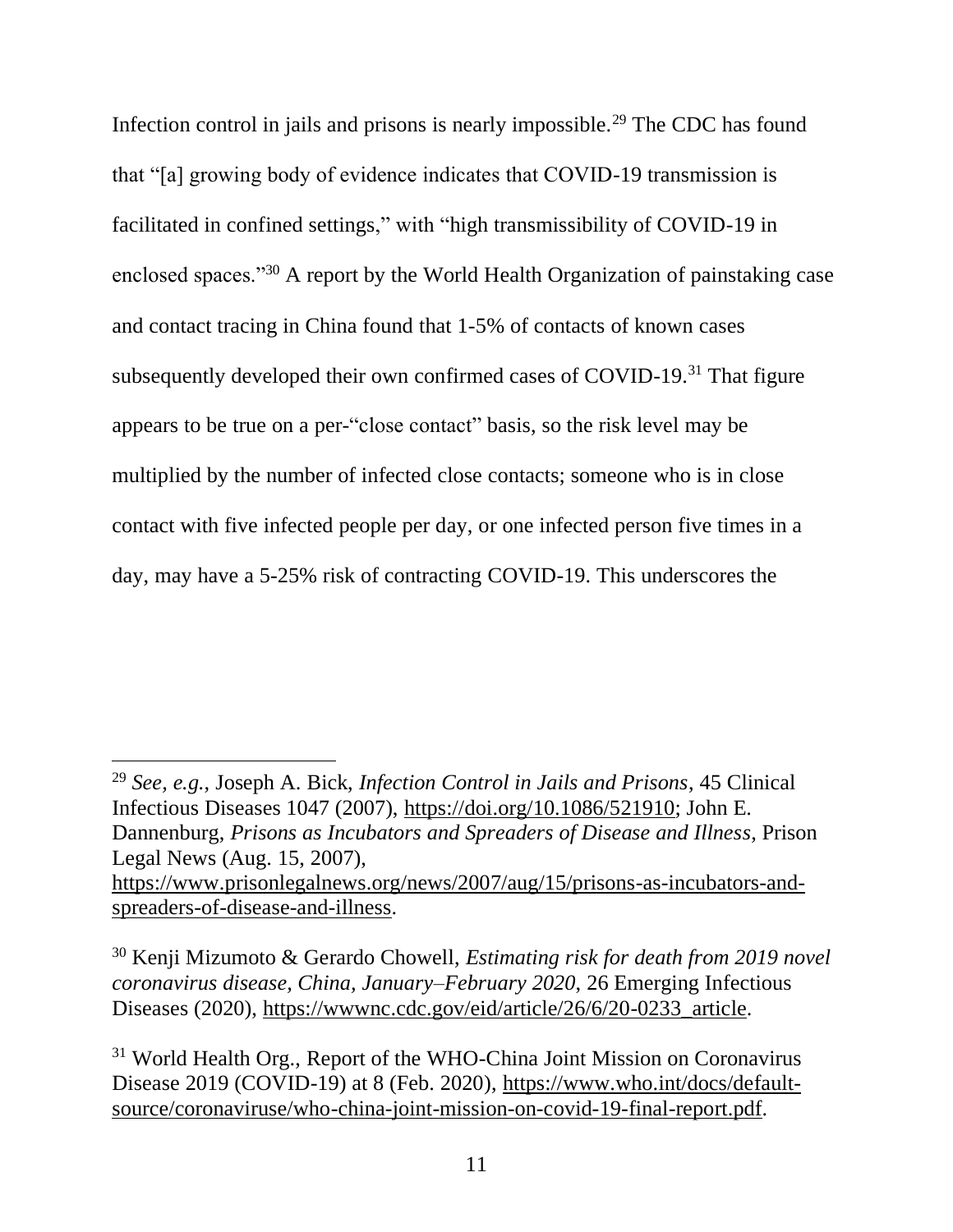particular danger in a corrections environment,  $32$  where unknowingly infected people repeatedly encounter a limited pool of others in close confines.

Overcrowding also exacerbates risk. According to the latest available prison capacity report, MCI-Norfolk, where Mr. Watson is incarcerated, was straining at 120% of its design/rated capacity as of the third quarter of 2019.<sup>33</sup> As defined by the U.S. Department of Justice Bureau of Justice Statistics, the design/rated capacity represents the number of people that planners or architects intended for the institution, but formally updated by a rating official within the Commonwealth. When correctional facilities are beyond capacity, people are squeezed into even closer confinement: they sleep closer together, eat closer together, wash closer together, congregate closer together. If COVID-19 is introduced to an overcrowded facility like MCI-Norfolk, substantial spread will be nearly impossible to stave off.

Jails and prisons are effectively oversized petri dishes for COVID-19. The virus spreads mainly between people who are less than six feet from one another, through respiratory droplets produced and propelled when an infected person

<sup>32</sup> *See Interim Guidance on Management of Coronavirus Disease 2019 (COVID-19) in Correctional and Detention Facilities*, Ctrs. for Disease Control and Prevention: Coronavirus Disease 2019 (COVID-19) (Mar. 23, 2020), [https://www.cdc.gov/coronavirus/2019-ncov/community/correction](https://www.cdc.gov/coronavirus/2019-ncov/community/correction-detention/guidance-correctional-detention.html)[detention/guidance-correctional-detention.html.](https://www.cdc.gov/coronavirus/2019-ncov/community/correction-detention/guidance-correctional-detention.html)

<sup>&</sup>lt;sup>33</sup> Mass. Dep't of Corr., Quarterly Report on the Status of Prison Capacity, Third Quarter 2019 (Oct. 2019), [https://www.mass.gov/doc/prison-capacity-third](https://www.mass.gov/doc/prison-capacity-third-quarter-2019/download)[quarter-2019/download.](https://www.mass.gov/doc/prison-capacity-third-quarter-2019/download)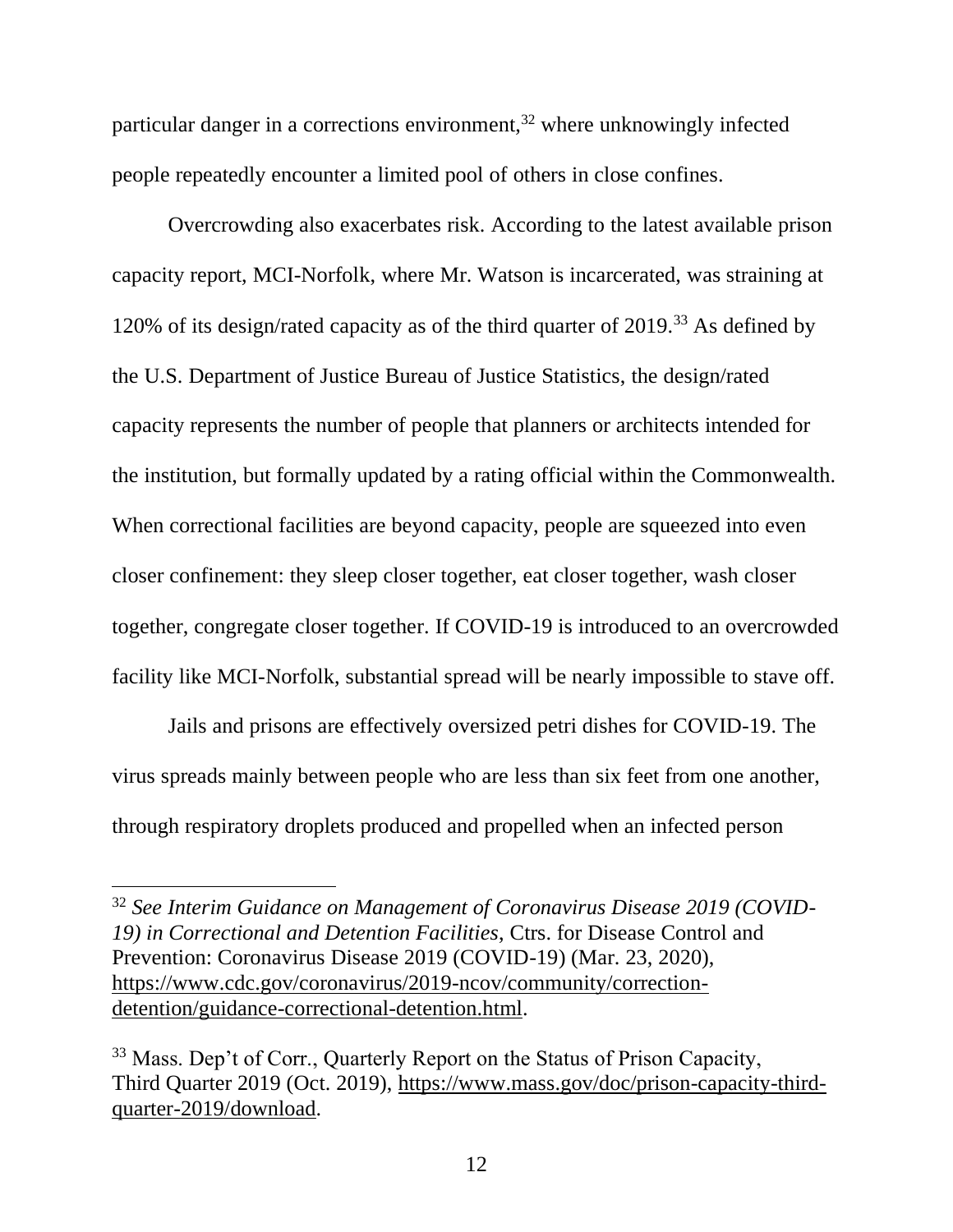coughs or sneezes.<sup>34</sup> It likely stays airborne for up to three hours.<sup>35</sup> For three days, it remains alive—and contagious—on plastic, metal, and other hard surfaces.<sup>36</sup> As a result, CDC recommends that people wash their hands frequently and thoroughly, avoid touching their own and others' faces, use alcohol-based hand sanitizers when soap and water are unavailable, regularly disinfect frequently touched items, and honor social distancing.<sup>37</sup>

These elementary, essential steps are virtually impossible for those who are incarcerated. Mr. Watson faces the following conditions—with no ability to choose otherwise or take precautions:

• He lives in a very small cell, in close quarters, and surrounded almost exclusively by hard surfaces;

<sup>35</sup> *See* John Bowden, *Tests Indicate Coronavirus Can Survive in the Air*, The Hill (Mar. 11, 2020), [https://thehill.com/policy/healthcare/487110-tests-indicate](https://thehill.com/policy/healthcare/487110-tests-indicate-coronavirus-can-survive-in-the-air)[coronavirus-can-survive-in-the-air.](https://thehill.com/policy/healthcare/487110-tests-indicate-coronavirus-can-survive-in-the-air)

<sup>36</sup> *See* Allison Aubrey, *The New Coronavirus Can Live on Surfaces for 2–3 Days— Here's How To Clean Them*, NPR (Mar. 14, 2020), [https://www.npr.org/sections/health-shots/2020/03/14/811609026/the-new](https://www.npr.org/sections/health-shots/2020/03/14/811609026/the-new-coronavirus-can-live-on-surfaces-for-2-3-days-heres-how-to-clean-them)[coronavirus-can-live-on-surfaces-for-2-3-days-heres-how-to-clean-them.](https://www.npr.org/sections/health-shots/2020/03/14/811609026/the-new-coronavirus-can-live-on-surfaces-for-2-3-days-heres-how-to-clean-them)

<sup>37</sup> *See, e.g.*, Ctrs. for Disease Control and Prevention, *Coronavirus Disease 2019 (COVID-19): How To Protect Yourself* (last updated Mar. 14, 2020), [https://tinyurl.com/tcn892b.](https://tinyurl.com/tcn892b)

<sup>34</sup> Ctrs. for Disease Control and Prevention, *Coronavirus Disease 2019 (COVID-19) and You* (Mar. 3, 2020), [https://www.cdc.gov/coronavirus/2019](https://www.cdc.gov/coronavirus/2019-ncov/downloads/2019-ncov-factsheet.pdf) [ncov/downloads/2019-ncov-factsheet.pdf.](https://www.cdc.gov/coronavirus/2019-ncov/downloads/2019-ncov-factsheet.pdf)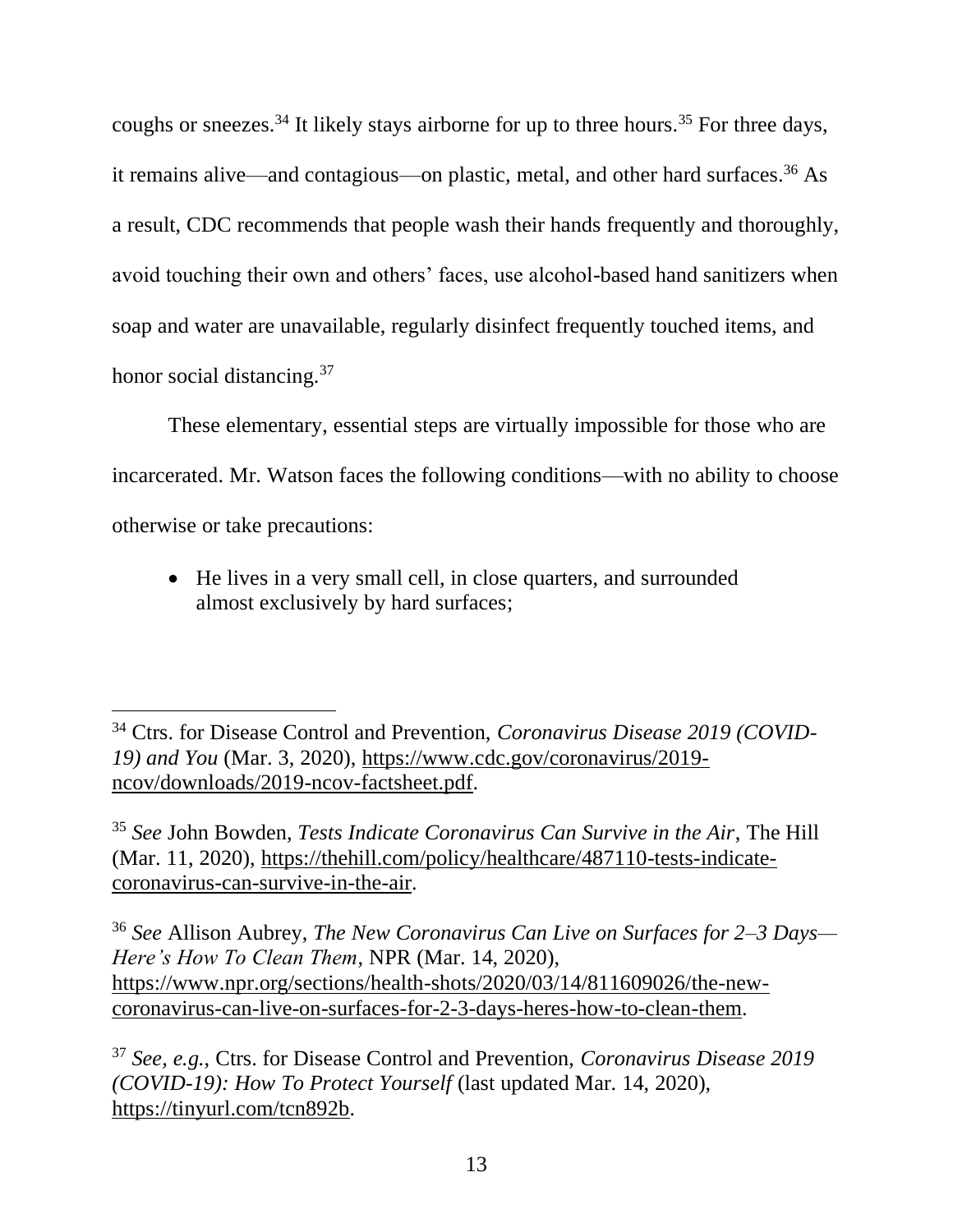- He is regularly in communal spaces, such as eating areas, bathrooms, and cells or holding areas;
- He lives in spaces with open toilets, which aerosolize bodily fluids, within a few feet of their beds;
- He is nearly always in "close contact" with others;
- He is frequently in actual physical contact with others, such as correctional officers, kitchen staff, and medical staff;
- He is regularly subject to intimate physical contact, including searches of mouths and body cavities; and
- He lacks regular, uninhibited access to soap, water, tissues, and paper towels.

These general conditions of confinement make any prison or jail a dangerous place for the spread of infectious disease.<sup>38</sup> But for MCI-Norfolk in particular, longstanding public health defects exacerbate these risks.

Correctional facilities in Massachusetts are subject to biannual inspection by the Department of Public Health, during which environmental health inspectors document violations in each facility, including repeat (i.e. unresolved) violations. At its most recent inspection, MCI-Norfolk had 475 repeat environmental health violations, the third highest in the Commonwealth out of 35 correctional

<sup>38</sup> *See generally* Christine Mitchell, Amber Akemi Piatt & Juan Gudino, Human Impact Partners, Liberating Our Health: Ending the Harms of Pretrial Incarceration and Money Bail 17–19 (2020), [https://humanimpact.org/wp](https://humanimpact.org/wp-content/uploads/2020/02/HIP_HealthNotBailNationalReport_2020.02_reduced.pdf)[content/uploads/2020/02/HIP\\_HealthNotBailNationalReport\\_2020.02\\_reduced.pdf](https://humanimpact.org/wp-content/uploads/2020/02/HIP_HealthNotBailNationalReport_2020.02_reduced.pdf) (collecting research on the toxicity of jail environments and the rapid spread of disease).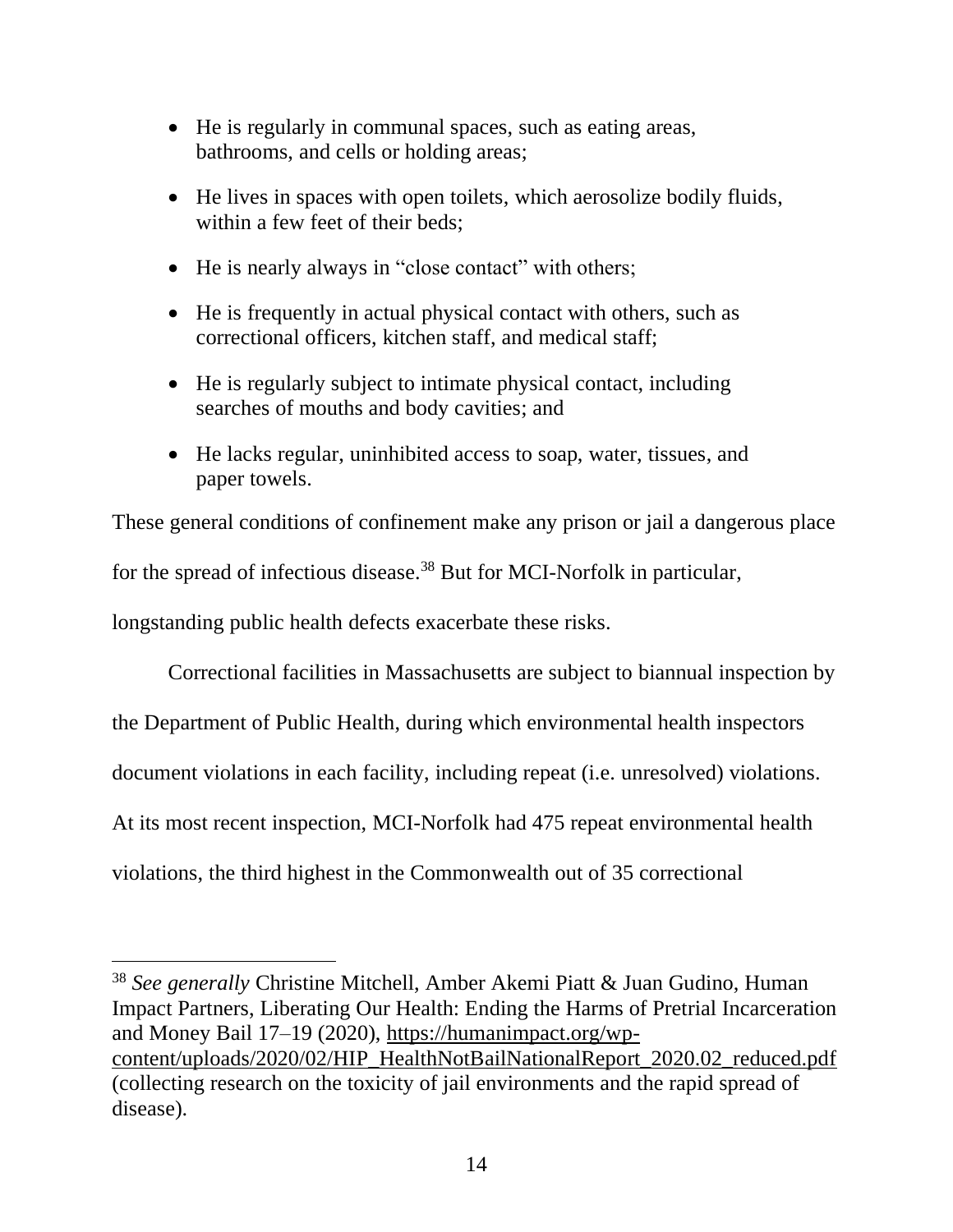facilities. <sup>39</sup> Among these many violations, 22 violations concerned issues of overcrowding: "Cell Size: Inadequate floor space in all cells,"<sup>40</sup> 14 violations concerned mold, and dozens of violations concerned lack of cleanliness and accumulation of dirt. Mr. Watson has been incarcerated at MCI-Norfolk for almost 40 years; it is reasonable to conclude that his ailing health may be at least in part a product of his long-term incarceration in an unhygienic environment. The DOC routinely fails to meet standards that adequately promote and protect the health and safety of incarcerated people under non-emergency conditions. In a global pandemic, where heightened hygiene and physical distancing are required, corrections officials must receive every possible assistance to protect their populations—including releasing vulnerable people like Mr. Watson.

As a general matter, people in DOC custody receive inadequate healthcare. On January 9, 2020, the Massachusetts Office of the State Auditor released a twoyear audit of DOC medical care, finding failure to comply with authoritative guidance for sick call requests, doctors' appointments, health insurance coverage,

<sup>&</sup>lt;sup>39</sup> Executive Office of Health and Human Services, Dep't of Public Health, Bureau of Environmental Health, Community Sanitation Program, *Facility Inspection – MCI Norfolk* (Dec. 5, 2019), [https://www.mass.gov/doc/mcinorfolk-november-14-](https://www.mass.gov/doc/mcinorfolk-november-14-2019/download) [2019/download.](https://www.mass.gov/doc/mcinorfolk-november-14-2019/download) All 2019 inspection reports are available here: [https://www.mass.gov/lists/2019-correctional-facility-inspection-reports.](https://www.mass.gov/lists/2019-correctional-facility-inspection-reports) All 2020 inspection reports are available here: [https://www.mass.gov/lists/2020](https://www.mass.gov/lists/2020-correctional-facility-inspection-reports) [correctional-facility-inspection-reports.](https://www.mass.gov/lists/2020-correctional-facility-inspection-reports)

<sup>40</sup> *Id.* (documenting 22 violations of 105 CMR 451.320).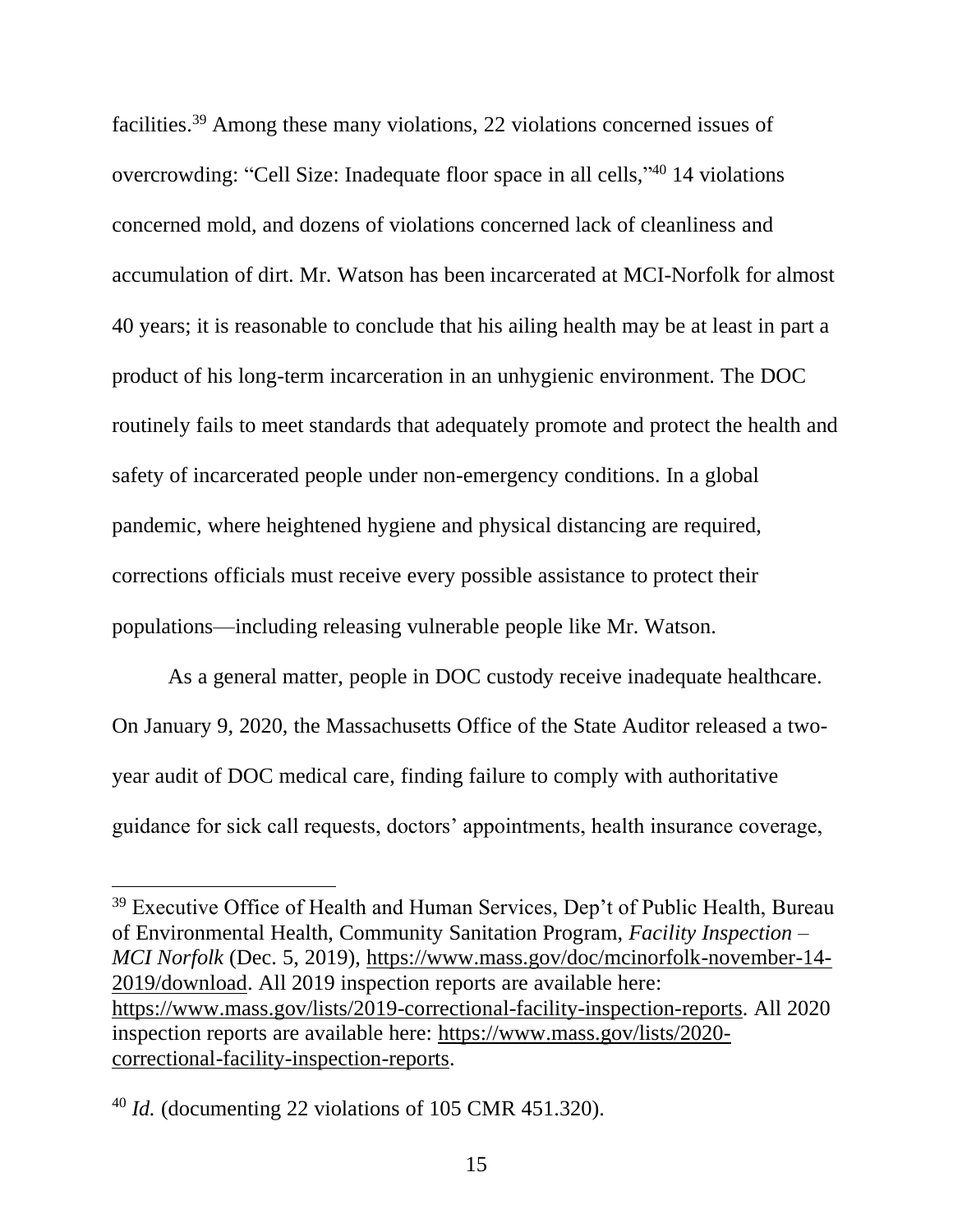and medications during reentry preparation under normal operations. <sup>41</sup> The State Auditor wrote:

> Sick Call Request Forms (SCRFs) were not processed or triaged within 24 hours (72 on weekends) and/or were not completely filled out by nurses and/or physicians, and inmates were not always seen by a qualified healthcare professional (QHP) within seven days after they submitted SCRFs. Without timely treatment for physical and mental health issues, an inmate's condition could worsen.<sup>42</sup>

About one-third of people whose records were audited (19 out of 60) were not seen within a week. At a time of pandemic, these existing deficiencies are only likely to worsen as more people become infected and need urgent, intensive care. The State Auditor reported that "DOC officials could not provide us with a reason for these issues at the time of our audit. However, we did note that controls over the administration of these activities appeared to be deficient."<sup>43</sup> Operating from a baseline of impairment, the DOC will be stretched thinner during this emergency, especially as some prison healthcare staff have already fallen ill with COVID-19.

<sup>41</sup> Commonwealth of Mass., Office of the State Auditor, *Official Audit Report of Massachusetts Department of Correction For the Period July 1, 2016 through June 30, 2018* (Jan. 9, 2020), [https://www.mass.gov/doc/audit-of-the-department](https://www.mass.gov/doc/audit-of-the-department-of-correction/download)[of-correction/download.](https://www.mass.gov/doc/audit-of-the-department-of-correction/download)

<sup>42</sup> *Id.* at 11.

<sup>43</sup> *Id.* at 12.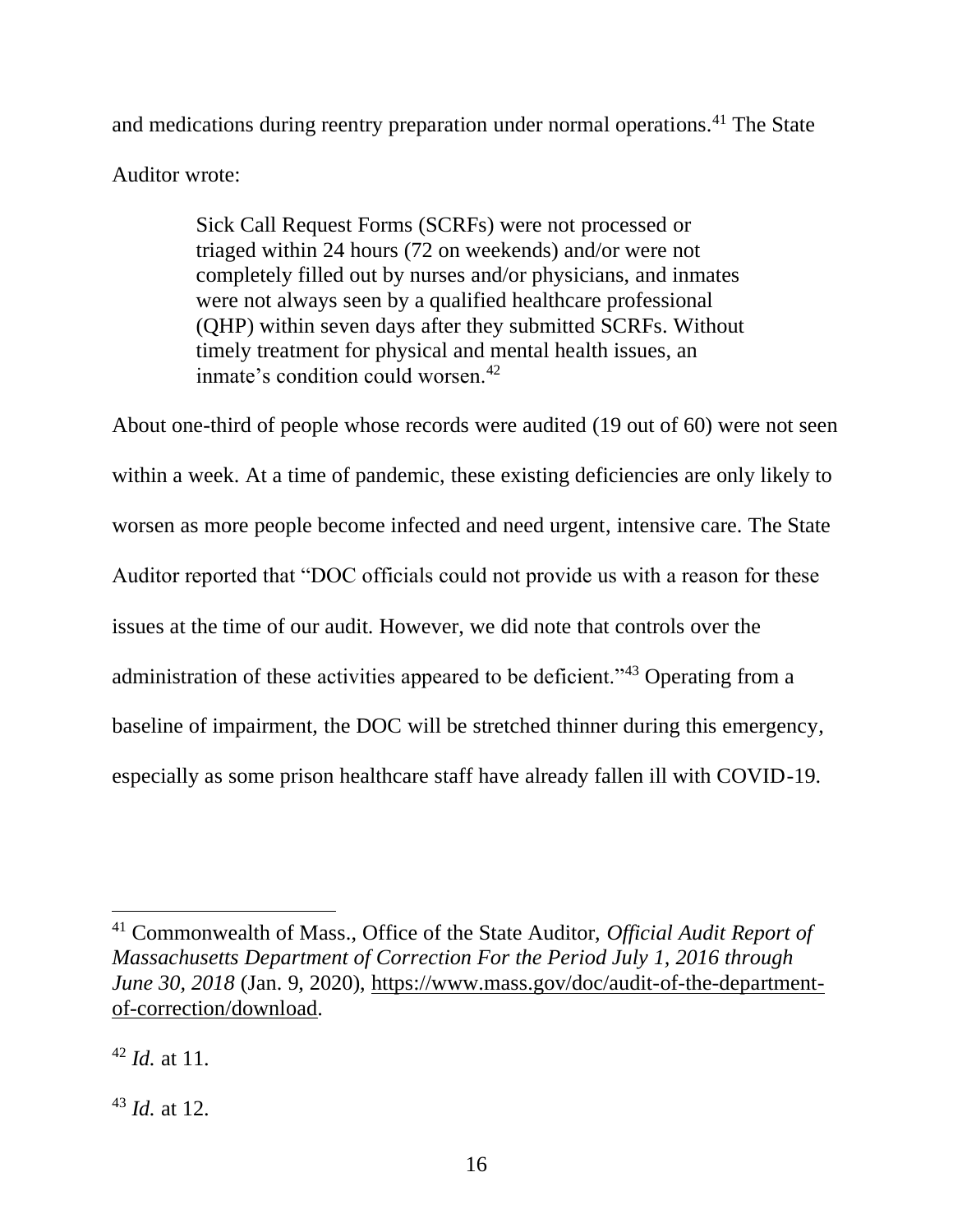As the affidavits submitted with Mr. Watson's motions detail, he has experienced DOC's existing deficiencies firsthand. After Mr. Watson was diagnosed with diabetes, no one monitored his blood sugar and though he has tried to manage his diabetes on his own through diet, *see* Blanchette Aff. ¶¶ 5–8, as an incarcerated man his food choices are limited. After his barium swallowing test in February revealed narrowing or obstruction of the esophagus and thickening of the stomach wall, DOC ordered additional emergency tests of his GI tract and a colonoscopy, but those tests and procedure were canceled as part of the prison's response to COVID-19. Frank Aff. ¶¶ 6–13. While in DOC custody, Mr. Watson has not received adequate care long before and in the wake of COVID-19. Research shows that people in the general population age 60 and older are at much higher risk for death and serious complications from COVID-19 that require hospitalization and intensive care.<sup>44</sup> Especially for someone like Mr. Watson who has been incarcerated for almost 40 years, aging is accelerated in prison and

<sup>44</sup> *See, e.g.*, World Health Org., Coronavirus disease 2019 (COVID-19): Situation Report – 51 (Mar. 11, 2020),

[https://apps.who.int/iris/bitstream/handle/10665/331475/nCoVsitrep11Mar2020](https://apps.who.int/iris/bitstream/handle/10665/331475/nCoVsitrep11Mar2020-eng.pdf) [eng.pdf;](https://apps.who.int/iris/bitstream/handle/10665/331475/nCoVsitrep11Mar2020-eng.pdf) Jiatao Lu et al., *ACP risk grade: a simple mortality index for patients with confirmed or suspected severe acute respiratory syndrome coronavirus 2 disease (COVID-19) during the early stage of outbreak in Wuhan, China* (Feb. 23, 2020), [https://www.medrxiv.org/content/medrxiv/early/2020/02/23/2020.02.20.20025510.](https://www.medrxiv.org/content/medrxiv/early/2020/02/23/2020.02.20.20025510.full.pdf) [full.pdf.](https://www.medrxiv.org/content/medrxiv/early/2020/02/23/2020.02.20.20025510.full.pdf)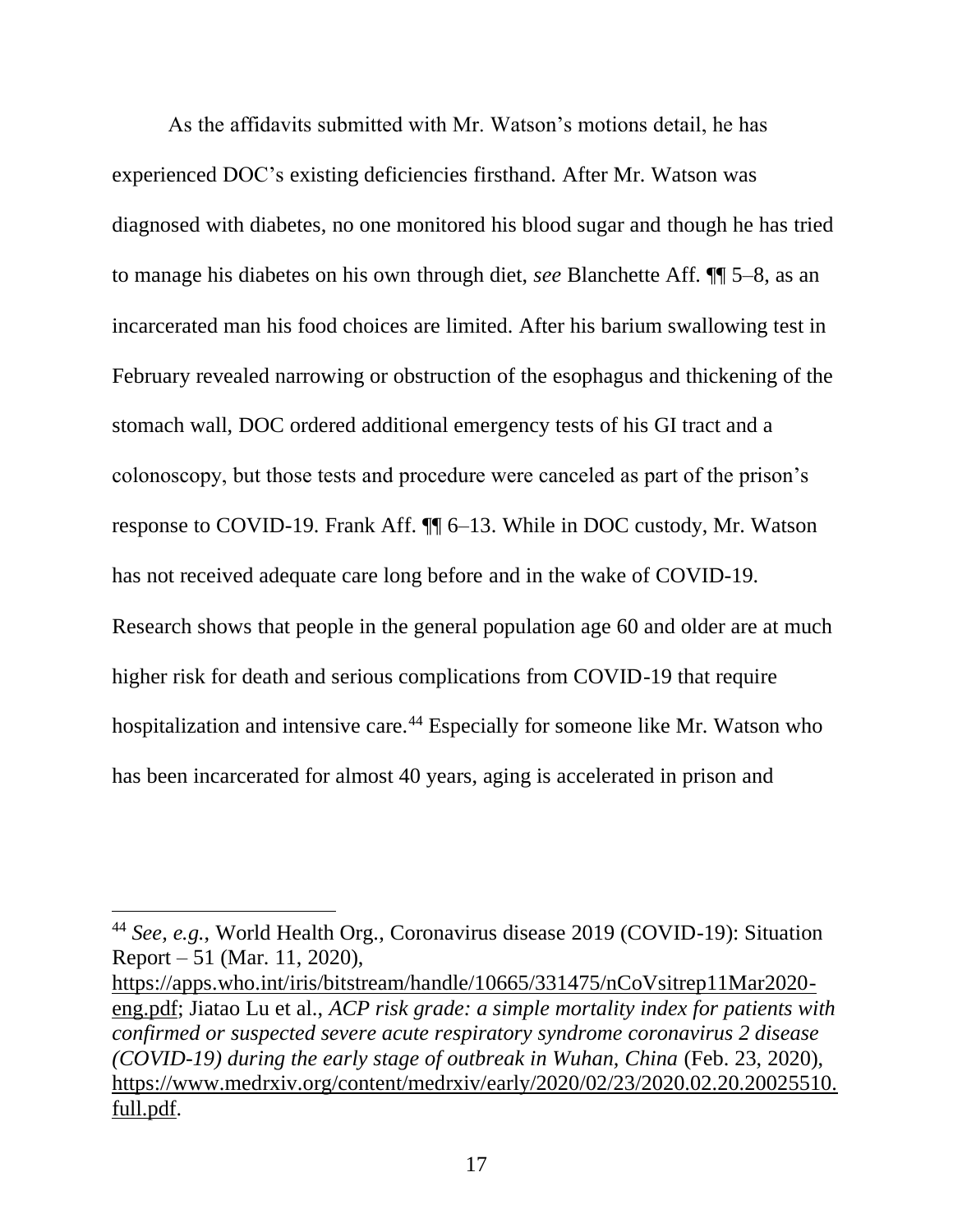prisoners are considered to be geriatric at age 50 or 55, depending on the state.<sup>45</sup>

Releasing Mr. Watson, who is particularly vulnerable to a severe case of COVID-

19 given his predisposing conditions and his age of 61 years old, would make

him—and all of us—much safer by reducing the likelihood that he will develop a

case that will require outside hospitalization, burdening already strained hospitals<sup>46</sup>

and risking COVID-19 transmission for anyone involved in medical transports.<sup>47</sup>

<sup>46</sup> *See* Martin Kaste, *Prisons and Jails Worry About Becoming Coronavirus "Incubators*,*"* NPR (Mar. 13, 2020), [https://www.npr.org/2020/03/13/815002735/prisons-and-jails-worry-about](https://www.npr.org/2020/03/13/815002735/prisons-and-jails-worry-about-becoming-coronavirus-incubators)[becoming-coronavirus-incubators.](https://www.npr.org/2020/03/13/815002735/prisons-and-jails-worry-about-becoming-coronavirus-incubators)

<sup>47</sup> *See, e.g.*, Jennifer Gonnerman, *A Rikers Island Doctor Speaks Out to Save Her Elderly Patients from the Coronavirus*, New Yorker (Mar. 20, 2020), [https://www.newyorker.com/news/news-desk/a-rikers-island-doctor-speaks-out-to](https://www.newyorker.com/news/news-desk/a-rikers-island-doctor-speaks-out-to-save-her-elderly-patients-from-the-coronavirus)[save-her-elderly-patients-from-the-coronavirus](https://www.newyorker.com/news/news-desk/a-rikers-island-doctor-speaks-out-to-save-her-elderly-patients-from-the-coronavirus) ("Whenever you transport a guy in custody to the hospital, he goes with not just E.M.S. but with officers at his side who are theoretically supposed to be cuffing him to transport him. It puts those officers at risk. We contribute to an overburdened health-care crisis at our affiliated hospital. And we see patients die in custody.").

<sup>45</sup> *See, e.g.*, Jenifer B. McKim & Chris Burrell, *With Aging Prison Population, Massachusetts Looks To Possible Cost-Saving, Compassionate Fix*, WGBH News (May 20, 2018), [https://www.wgbh.org/news/local-news/2018/05/20/with-aging](https://www.wgbh.org/news/local-news/2018/05/20/with-aging-prison-population-massachusetts-looks-to-possible-cost-saving-compassionate-fix)[prison-population-massachusetts-looks-to-possible-cost-saving-compassionate-fix](https://www.wgbh.org/news/local-news/2018/05/20/with-aging-prison-population-massachusetts-looks-to-possible-cost-saving-compassionate-fix) ("Prisoners are generally considered old in prison at 50 or 55, aging more quickly than the general public because of hard living outside the walls and stress and the challenges of maintaining healthy lifestyles while incarcerated."); Brie Williams & Rita Abraldes, *Growing Older: Challenges of Prison and Reentry for the Aging Population*, *in* Public Health Behind Bars at 56, 56 (Robert B. Greifinger ed., 2007),

[https://www.researchgate.net/publication/226961323\\_Growing\\_Older\\_Challenges](https://www.researchgate.net/publication/226961323_Growing_Older_Challenges_of_Prison_and_Reentry_for_the_Aging_Population) [\\_of\\_Prison\\_and\\_Reentry\\_for\\_the\\_Aging\\_Population.](https://www.researchgate.net/publication/226961323_Growing_Older_Challenges_of_Prison_and_Reentry_for_the_Aging_Population)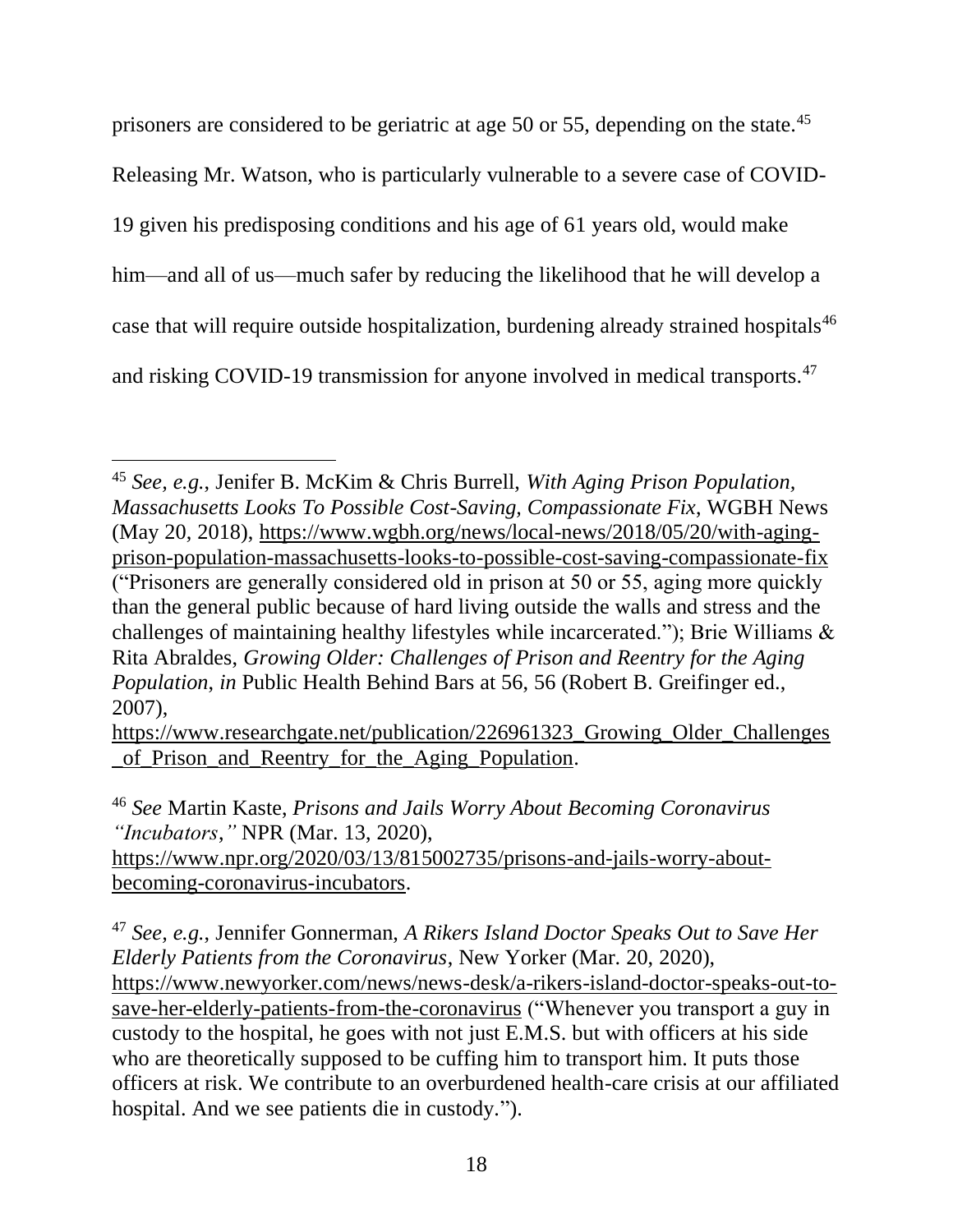Finally, COVID-19 makes isolation, segregation, and lockdowns all but futile. COVID-19 can survive in the air, so separation will not contain it. Surfaces inside cells, in bathrooms, on phones, and in transport will still be touched. Contact with intake officers, kitchen staff, and medical personnel is inevitable. Meanwhile, solitary confinement causes severe, long-term brain damage, and resorting to solitary confinement (or an analogue—restrictive housing, 22- or 23-hour-a-day lockdowns) would replace one acute health threat with another.<sup>48</sup>

## **C. If he were released, Mr. Watson would not be a danger to any individual or to the general public.**

In addition to the Motion for Stay of Sentence that this letter supports, Mr. Watson has submitted a compelling Motion for New Trial premised on a claim of actual innocence. But regardless of his innocence, as a 61-year-old man who has served almost four decades in prison for a conviction he incurred in his early twenties, Mr. Watson's demographic profile suggests he would not be a threat to anyone if he were released. Sentenced to life without parole for a robbery and murder he maintains he did not commit, Mr. Watson has already served decades of time in prison, has aged and matured, and does not pose a threat to public safety.

<sup>48</sup> *See, e.g.*, Dana G. Smith, *Neuroscientists Make a Case Against Solitary Confinement*, Sci. Am. (Nov. 9, 2018), [https://www.scientificamerican.com/article/neuroscientists-make-a-case-against](https://www.scientificamerican.com/article/neuroscientists-make-a-case-against-solitary-confinement/)[solitary-confinement.](https://www.scientificamerican.com/article/neuroscientists-make-a-case-against-solitary-confinement/)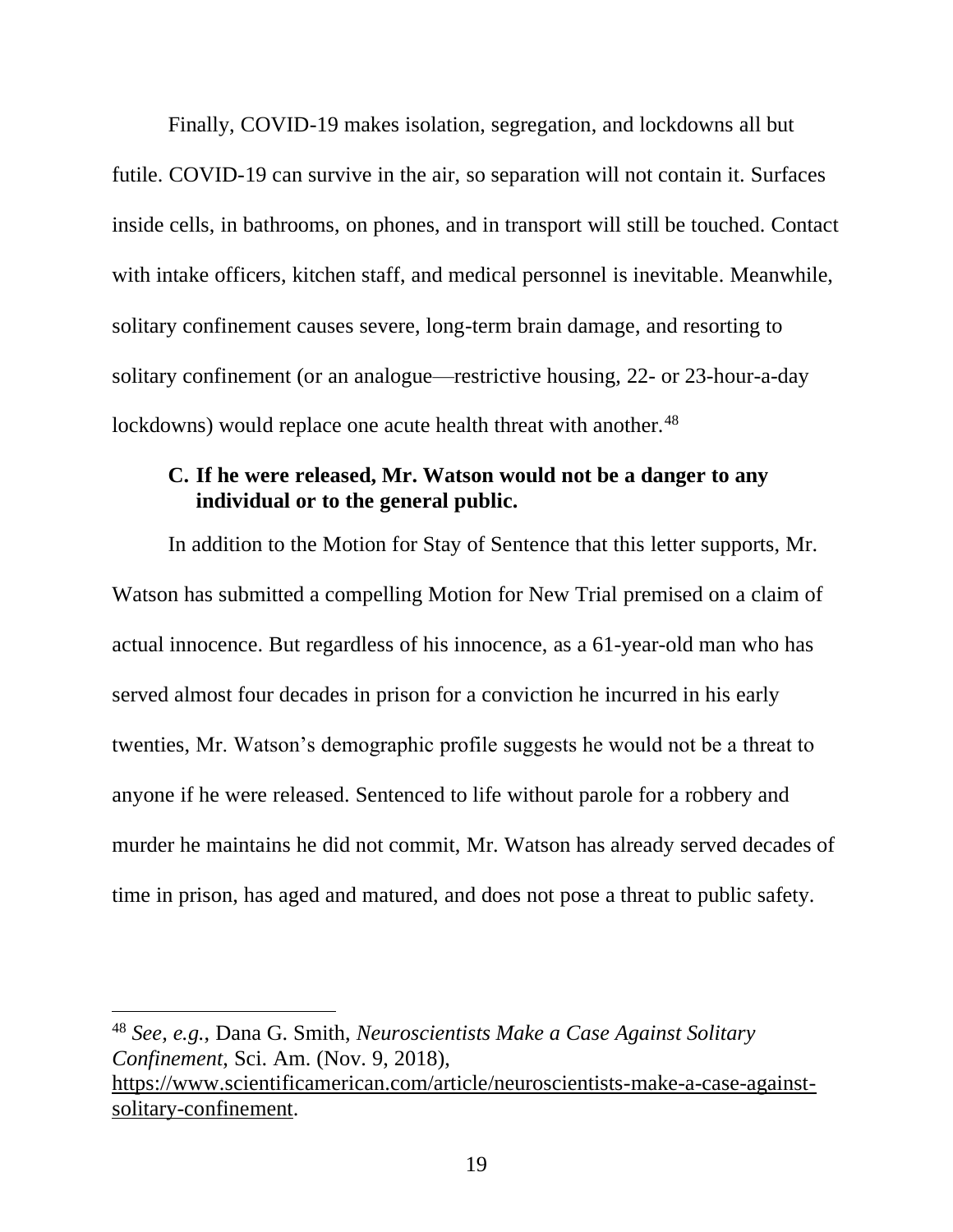In their book *The Meaning of Life: The Case for Abolishing Life Sentences*,

Marc Mauer and Ashley Nellis of The Sentencing Project detail how long-term and life sentences produce declining impacts on crime as people age out of criminal behavior, while correctional costs increase as this population ages.<sup>49</sup> Research is clear that, as a general matter, as people grow older they age out of crime.<sup>50</sup> Further, empirical analysis demonstrates that people convicted of violent and sexual offenses are among the least likely to be rearrested.<sup>51</sup> In fact, no matter how recidivism is measured—rearrest for a new crime, re-incarceration, or a new sentence of imprisonment—"people convicted of violent offenses have the lowest recidivism rates by each of these measures."<sup>52</sup>

<sup>50</sup> *See generally* Jeffrey T. Ulmer & Darrell Steffensmeier, *The Age and Crime Relationship: Social Variation, Social Explanations*, *in* The Nurture Versus Biosocial Debate in Criminology: On the Origins of Criminal Behavior and Criminality at 377, 380–81, 391–92 (Kevin M. Beaver et al. eds., 2014), [https://www.sagepub.com/sites/default/files/upm-binaries/60294\\_Chapter\\_23.pdf.](https://www.sagepub.com/sites/default/files/upm-binaries/60294_Chapter_23.pdf)

<sup>51</sup> Wendy Sawyer & Peter Wagner, *Mass Incarceration: The Whole Pie 2020*, Prison Pol'y Initiative (Mar. 24, 2020),

 $49$  Marc Mauer & Ashley Nellis, The Meaning of Life: The Case for Abolishing Life Sentences (2018).

<https://www.prisonpolicy.org/reports/pie2020.html> ("[P]eople convicted of *any* violent offense are less likely to be rearrested in the years after release than those convicted of property, drug, or public order offenses.").

<sup>52</sup> *Id.* (citing Matthew R. Durose et al., U.S. Dep't of Justice, Office of Justice Programs, Bureau of Justice Statistics, Special Report: Recidivism of Prisoners Released in 30 States in 2005: Patterns from 2005 to 2010 at 15 (2014), [https://www.bjs.gov/content/pub/pdf/rprts05p0510.pdf#page=15\)](https://www.bjs.gov/content/pub/pdf/rprts05p0510.pdf#page=15).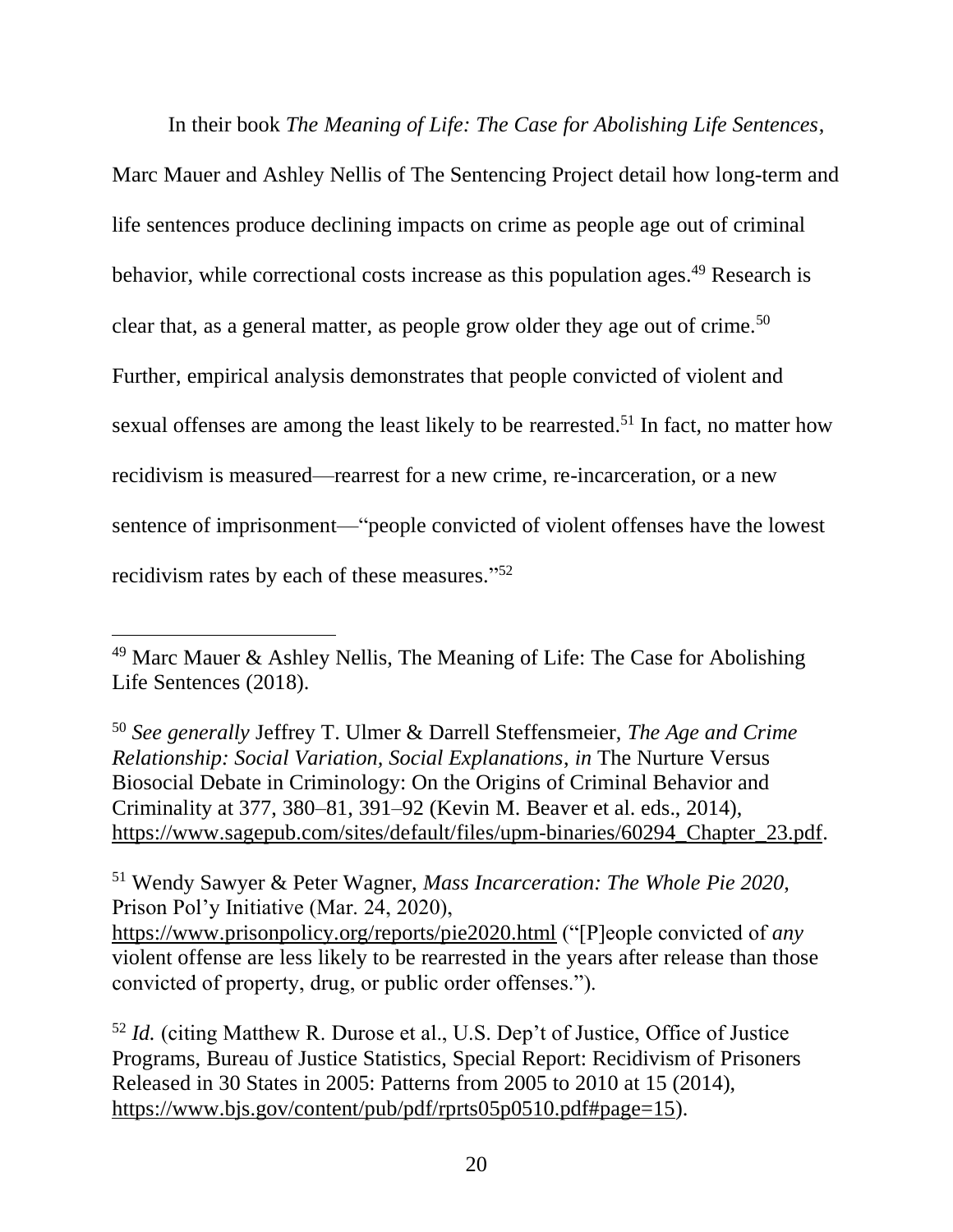Paroled lifers, in particular, "have very low recidivism rates, like other older people released from prison after serving long sentences even for serious or violent offenses." <sup>53</sup> Empirical research in California found that 860 lifers with murder convictions who were paroled between 1995 and 2011 had a "miniscule" recidivism rate for new crimes; less than 1% of these 860 released individuals were sentenced to jail or prison for new felonies, and none were sentenced for new lifeterm crimes.<sup>54</sup>

Against this evidence base, Mr. Watson's demographic profile alone suggests he would not be a risk to the public if he were released on a stay of sentence. But additional protective factors also support this inference. First, as detailed above, Mr. Watson's ailing health—severe arthritis in his knee, unmonitored diabetes managed only through diet, and undiagnosed but likely cancer—reduce any fleeting possibility of recidivism. Moreover, his lawyers report

<sup>53</sup> Nazgol Ghandnoosh, The Sentencing Project, Delaying a Second Chance: The Declining Prospects for Parole on Life Sentences 29, 29 n.9 (2017), [https://www.sentencingproject.org/wp-content/uploads/2017/01/Delaying-a-](https://www.sentencingproject.org/wp-content/uploads/2017/01/Delaying-a-Second-Chance.pdf)[Second-Chance.pdf](https://www.sentencingproject.org/wp-content/uploads/2017/01/Delaying-a-Second-Chance.pdf) (citing Nazghol Ghandnoosh, Minimizing the Maximum: The Case for Shortening All Prison Sentences; Smart Decarceration: Achieving Criminal Justice Transformation in the 21st Century (Matthew W. Epperson & Carrie Pettus-Davis eds., 2017)).

<sup>&</sup>lt;sup>54</sup> *Id.* (citing Robert Weisberg et al., Stanford Criminal Justice Ctr., Life in Limbo: An Examination of Parole Release for Prisoners Serving Life Sentences with the Possibility of Parole in California 17 (2011), [http://law.stanford.edu/wp](http://law.stanford.edu/wp-content/uploads/sites/default/files/child-page/164096/doc/slspublic/SCJC_report_Parole_Release_for_Lifers.pdf)[content/uploads/sites/default/files/child](http://law.stanford.edu/wp-content/uploads/sites/default/files/child-page/164096/doc/slspublic/SCJC_report_Parole_Release_for_Lifers.pdf)[page/164096/doc/slspublic/SCJC\\_report\\_Parole\\_Release\\_for\\_Lifers.pdf\)](http://law.stanford.edu/wp-content/uploads/sites/default/files/child-page/164096/doc/slspublic/SCJC_report_Parole_Release_for_Lifers.pdf).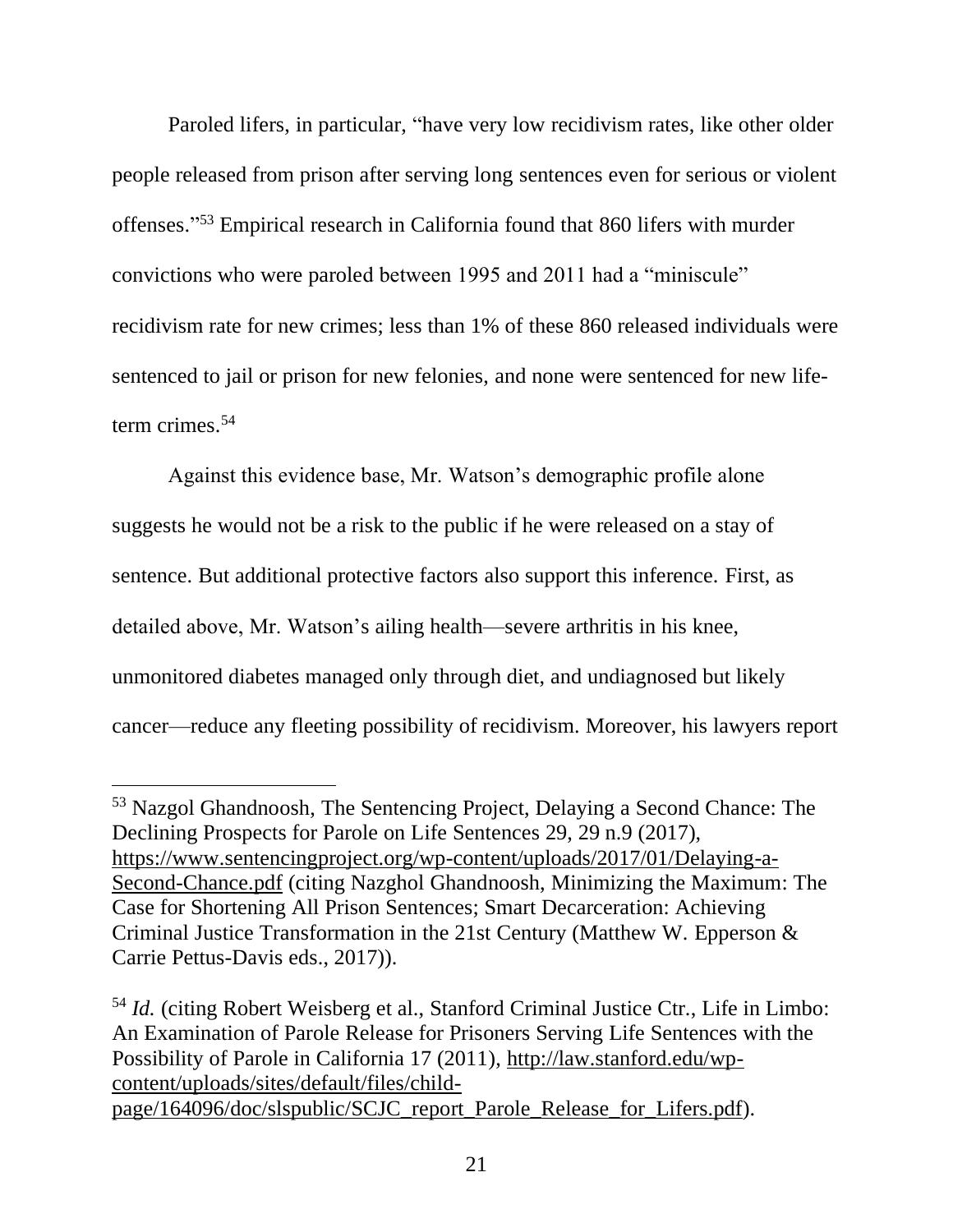that Mr. Watson has strong family and community ties; has only ever received five disciplinary tickets over the course of his incarceration, and never for violence or drugs; and has spent his time while incarcerated involved in meaningful activities for self-improvement and contributions to the community. Mr. Watson would not be a risk to release to the community. Releasing Mr. Watson would promote public health and safety; keeping him detained would threaten it.

#### **CONCLUSION**

The storm is no longer coming<sup>55</sup>—it is here.<sup>56</sup> Circumstances at MCI-Norfolk make prisoners like Mr. Watson especially likely to contract COVID-19, get sick from it, and die from it. Given Mr. Watson's age and ailing health, keeping him "incarcerated under conditions posing a substantial risk of serious harm," while government officials "fail[] to act despite [] knowledge of a substantial risk of serious harm" risks violating his human rights as well as his constitutional rights. *Farmer v. Brennan*, 511 U.S. 825, 834, 842 (1994) (citation omitted). As detailed above, the Massachusetts DOC simply cannot meet its obligations to

<sup>55</sup> *See* Jan Ransom & Alan Feuer, *'A Storm Is Coming': Fears of an Inmate Epidemic as the Virus Spreads in the Jails*, N.Y. Times (Mar. 21, 2020), [https://www.nytimes.com/2020/03/20/nyregion/nyc-coronavirus-rikers](https://www.nytimes.com/2020/03/20/nyregion/nyc-coronavirus-rikers-island.html)[island.html.](https://www.nytimes.com/2020/03/20/nyregion/nyc-coronavirus-rikers-island.html)

<sup>56</sup> Jeremy C. Fox, *Inmate at Massachusetts Treatment Center in Bridgewater dies from coronavirus*, Bos. Globe (Apr. 2, 2020), [https://www.bostonglobe.com/2020/04/03/nation/inmate-dies-covid-19](https://www.bostonglobe.com/2020/04/03/nation/inmate-dies-covid-19-massachusetts-treatment-center-bridgewater/) [massachusetts-treatment-center-bridgewater.](https://www.bostonglobe.com/2020/04/03/nation/inmate-dies-covid-19-massachusetts-treatment-center-bridgewater/)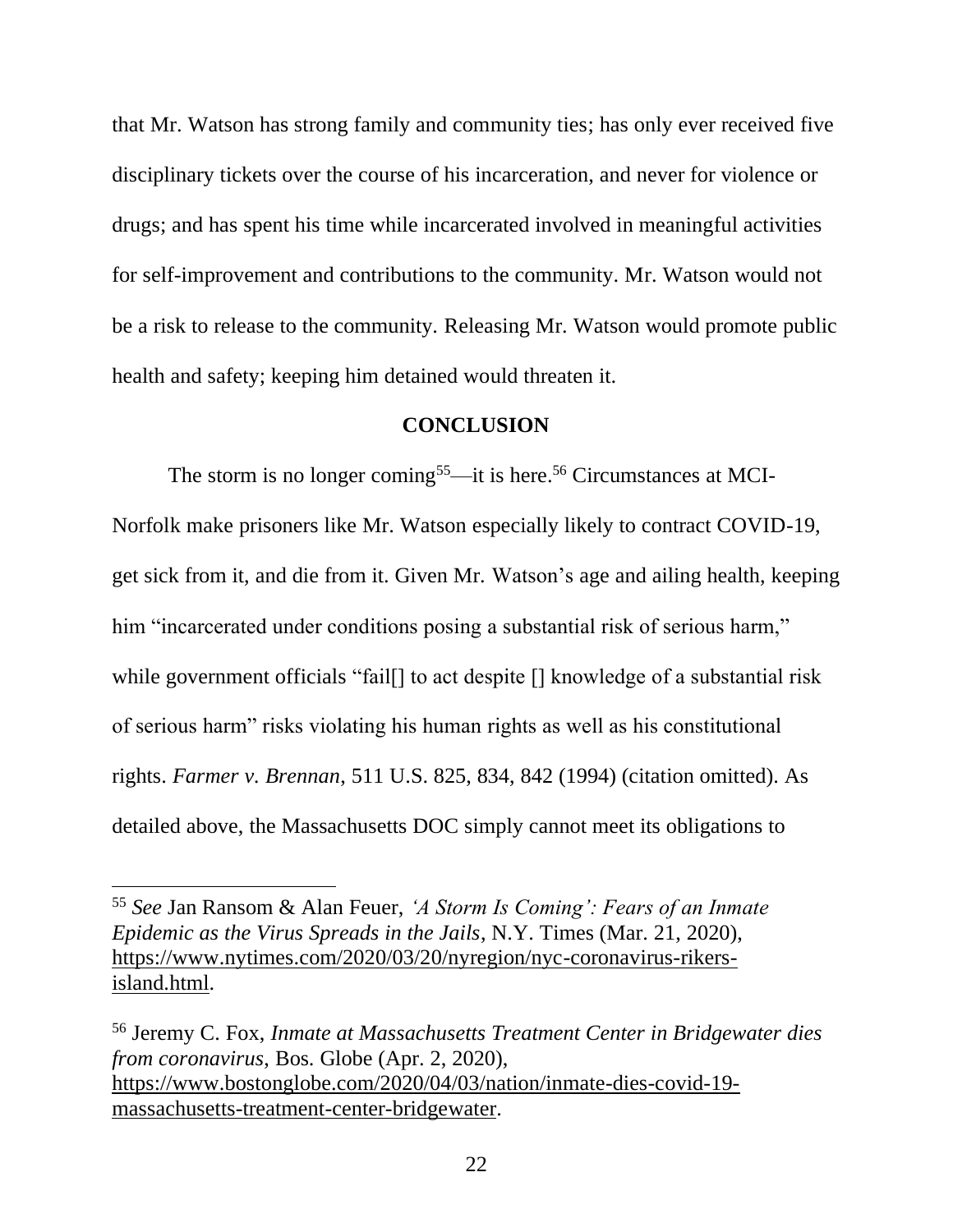protect those imprisoned from contracting and transmitting COVID-19; indeed,

they have already failed in multiple facilities, with new cases emerging in new

places by the day. This will have profound consequences for Mr. Watson and the

public. We urge his release.

Sincerely,

*Amici Curiae*

# **Dr. Mary T. Bassett, MD, MPH**

*Former Commissioner*, New York City Department of Health and Mental Hygiene *Director*, François-Xavier Bagnoud (FXB) Center for Health and Human Rights *FXB Professor of the Practice of Health and Human Rights*, Department of Social and Behavioral Science, Harvard T.H. Chan School of Public Health

# **The Sentencing Project**

Washington, D.C.

# **Charles Hamilton Houston Institute for Race & Justice**

Harvard Law School, Cambridge, MA

*By their attorney*

/s/ *Katharine Naples-Mitchell* Katharine Naples-Mitchell, BBO #704239 Charles Hamilton Houston Institute for Race & Justice at Harvard Law School Areeda Hall, Room 521 1545 Massachusetts Ave. Cambridge, MA 02138 (617) 495-5121 [knaplesmitchell@law.harvard.edu](mailto:knaplesmitchell@law.harvard.edu)

*Counsel for Amici Curiae*

April 3, 2020